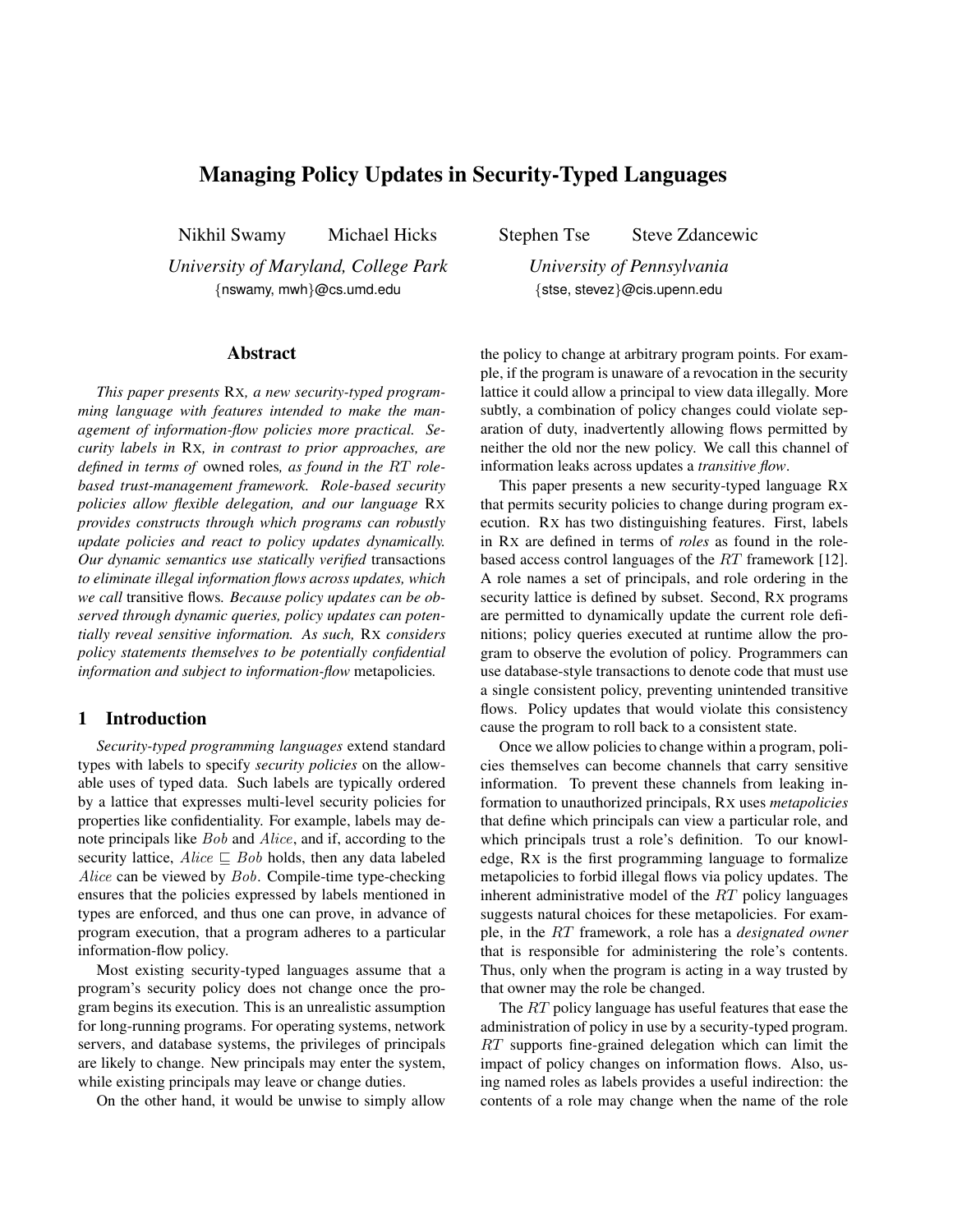does not. This may reduce the need for data to be relabeled to effect a policy change. As far as we know, RX is the first programming language to employ a role-based specification language for defining security policies.

The rest of this paper is structured as follows. Section 3 presents  $Rx_{core}$ , the mostly-standard core of Rx for which security labels are defined as RT roles. Section 3 presents the full Rx language, which extends the  $Rx_{core}$  label model to support the added features of policy queries, policy updates, and transactions. Section 4 states security theorems that hold for RX. The paper concludes with a discussion of related work in Section 5 and future directions in Section 6.

## 2 A Role-based Security-Typed Language

We begin by motivating the use of roles as labels in a language that supports policy updates. We follow this with a presentation of the core features of  $RT_0$ , the simplest member of the RT family of role-based policy languages. Finally, we present  $Rx_{\text{core}}$ , an imperative security-typed language for which security labels are defined as roles.

## 2.1 Existing Label Models

Most existing security-typed languages use the *lattice model of information flow* [24] in which an information flow policy  $\Pi$  is defined by a lattice  $(\mathcal{L}, \sqsubseteq)$ , where  $\ell \in \mathcal{L}$  is a *label* (or *security level*), and labels are ordered by the relation  $\sqsubseteq$ . This kind of label model allows a program to define labels like  $L$  and  $H$ , which mean "low" and "high" security, respectively, and a policy  $\Pi = \{L \sqsubseteq H\}$ , which indicates that  $L$  is less restrictive than  $H$ . Generally speaking, labels can either be *atomic*—L and H in this example—or the join  $\ell_1 \sqcup \ell_2$  of labels  $\ell_1$  and  $\ell_2$ ; here  $\sqcup$  is induced by the  $\sqsubseteq$  relation.

The language Jif [14] supports the more sophisticated labels of the *decentralized label model* (DLM). DLM labels are defined in terms of *principals*, and have three parts: an owner, a reader set (those principals allowed to read the value), and an integrity set (those principals who trust the value). Jif policies Π define delegation relationships between principals: for instance, if according to Π, principal  $P_1$  delegates to  $P_2$ , then  $P_2$  may "act for"  $P_1$ . The ordering on labels is induced by this acts-for relation among principals. For example, any data labeled solely by owner  $P_1$  may be read or written by  $P_2$  (as well as any principals which may act for  $P_2$ ).

#### 2.2 Motivations for Roles

The problem with these label models is that they offer no administrative support for changes to policy. This is not surprising because existing languages were not designed with policy changes in mind. If policy updates are to be supported, a reasonable administrative model should be able to provide answers to the following questions. (1) *Who* is allowed to make changes to the security policy? (2)

*What* parts of the policy are permitted to change? (3) *How* should those changes be reflected in the running program? (4) *When* are such changes permitted to take place?

Rather than develop an administrative model for existing label models, we looked instead to the body of work on formal policy languages for which administrative models already exist. *Role-based* policy languages [17, 2, 6, 12] suggest a natural label model. In particular, a *role*, which is a name that represents a set of principals, can be treated as a label, and the ordering between labels can be defined in terms of subset on the contents of roles according to the policy. Indeed, in the simple example above, the two atomic labels L and H are essentially being treated as roles.

We chose to use  $RT_0$  as the core of the label model for RX.  $RT_0$  is the simplest member of the role-based policy language framework  $RT$  [12]. Using  $RT$  roles as labels has a number of attractive administrative features:

- 1. *Ownership*: An RT role is defined as having an *owner* responsible for the role's definition; a given principal can own many roles. Only a role's owner is allowed to change the definition of that role.
- 2. *Membership and Delegation*: An RT policy permits delegation at the granularity of roles, in which one role may be defined in part by the contents of another role. This provides better control than the DLM, which only permits delegation between principals. To see the distinction, say that in Jif we define a special principal Manager that represents the role of Manager in a company. To express that Alice is a member of this role, a DLM policy Π would include the statement Manager  $\sqsubseteq$  Alice; i.e., whatever a Manager can view, Alice can view as well. Assuming an administrative model that would allow Alice to delegate to whomever she wishes, Alice can state that  $Alice \sqsubseteq Bob$ , with the effect of making Bob a manager since  $Manager \sqsubseteq Alice$  $\Box$  Bob. By contrast, role membership and role delegation in RT are separate concepts. Roles have an owner, and membership is strictly under the owner's control: the owner can either include a principal in a role directly, or delegate (part of) the definition of a role to another role. Membership does not imply delegation.
- 3. *Indirection*: Defining labels as roles provides a useful level of indirection because the membership of a role may change while the label on data stays the same. That is, a security policy of some data can be modified without requiring the data to be relabeled.

These points taken together answer the first three of the four questions posed previously. The question (4) of when policy changes are allowed to occur depends on what the program is doing when a proposed update is available; we consider this question in the next section.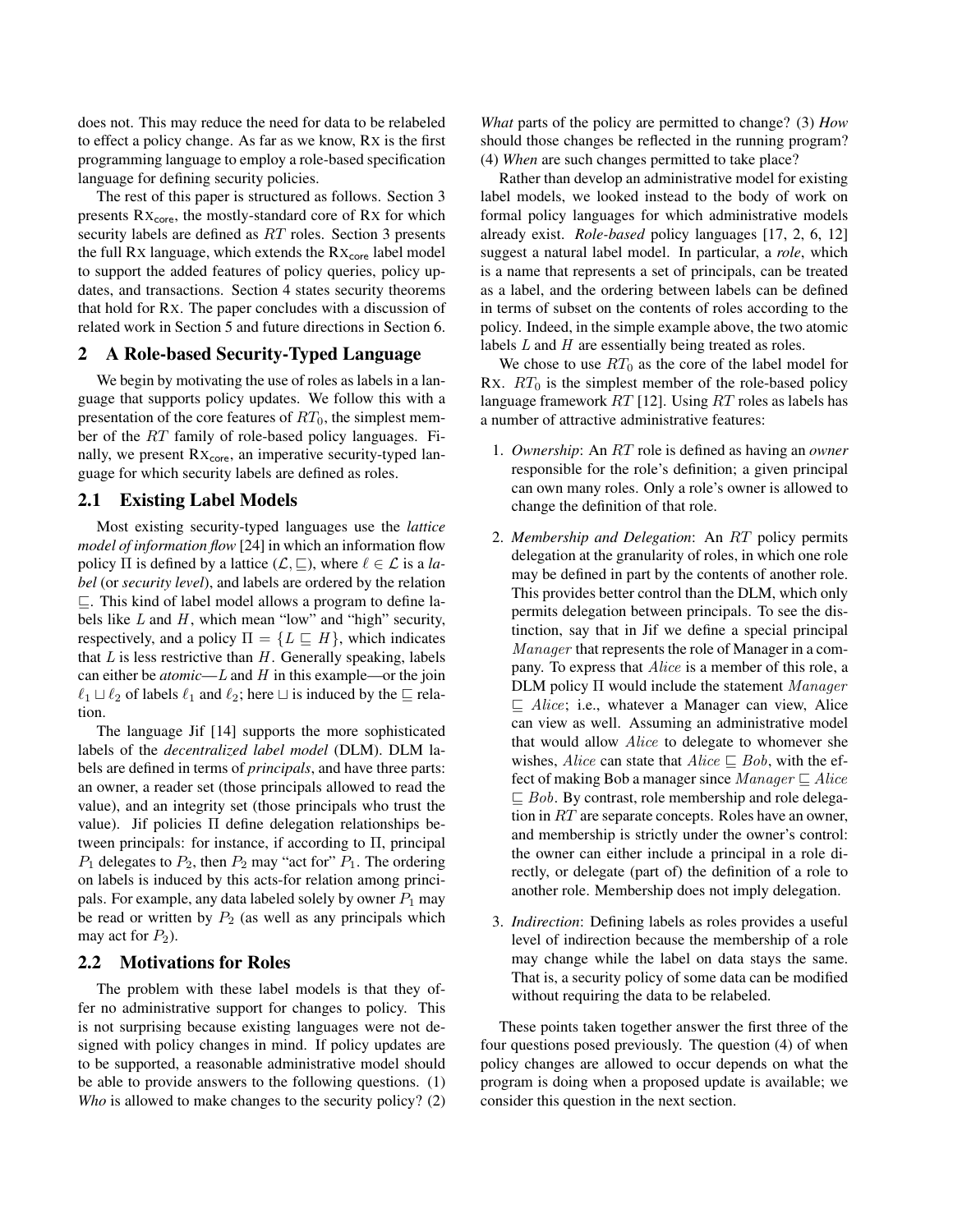For the remainder of this section, we first present the  $RT_0$  policy language that forms the core of our label model. Then we present the syntax and typing rules of the  $Rx<sub>core</sub>$ , the core of our full language Rx, which uses  $RT_0$  roles for security labels.

## 2.3  $RT_0$ : A Role-based Policy Language

 $RT_0$  is the simplest member of the RT framework of role-based policy languages [12]; it is summarized in Figure 1. A role  $\rho$  in  $RT_0$  has the form P.r, where principal  $P$  is the role's owner and  $r$  is the role's name. We often write  $A$ ,  $B$ , etc. as sample principals  $P$ . We use the function  $\text{owner}(\rho)$  to extract the owner of  $\rho$  (so that  $\textit{owner}(P.r) = P$ .

Policy statements s have two forms<sup>1</sup>  $P.r$  $\{P_1, \ldots, P_n\}$  and  $P_1.r_1 \leftarrow P_2.r_2$ . The first form indicates simple membership, that principals  $P_i$  are members of role P.r. The second form is a simple role delegation statement, which indicates that all members of the role  $P_2.r_2$  are also members of  $P_1.r_1$ . We use the function  $roledef(s)$  to denote the role  $\rho$  defined by the policy statement s: for example,  $roledef(A.r \leftarrow \{B\})$  is A.r.

The semantics of a role  $\rho$  is a set of principals and is determined according to a policy  $\Pi$  by the function  $\llbracket \cdot \rrbracket$ . Intuitively,  $[\![\rho]\!]$  $[\![\Pi]$  includes all elements of X where  $\rho \leftarrow X \in \Pi$ , along with all elements of  $[\![\rho']\!]_\Pi$  where  $\rho \leftarrow \rho' \in \Pi$ . It is defined formally below.

| $[\![\rho]\!]_\Pi$                                    |       | $= S_{\Pi}(\rho, \Pi)$                                                                              |
|-------------------------------------------------------|-------|-----------------------------------------------------------------------------------------------------|
| $S_{\Pi_0}(\rho,\emptyset)$                           | $=$ 0 |                                                                                                     |
| $S_{\Pi_0}(\rho, \{\rho \leftarrow X\} \cup \Pi)$     |       | $= X \cup S_{\Pi_0}(\rho, \Pi)$                                                                     |
| $S_{\Pi_0}(\rho, \{\rho \leftarrow \rho'\} \cup \Pi)$ |       | $= \llbracket \rho' \rrbracket_{\Pi_0 \setminus {\rho \leftarrow \rho'}} \cup S_{\Pi_0}(\rho, \Pi)$ |
| $S_{\Pi_0}(\rho, \{s\} \cup \Pi)$                     |       | $= S_{\Pi_0}(\rho, \Pi)$ if $roledef(s) \neq \rho$                                                  |
|                                                       |       |                                                                                                     |

An example of an  $RT_0$  policy  $\Pi$  is given in Figure 1, which models the privacy of a patient's health care documents. The example defines roles owned by three principals: Pat, a patient; Clinic, a specialized medical treatment center where  $Pat$  is currently a patient; and  $DrPhil$ , a doctor not affiliated with the clinic. The policy statements define several roles that capture the affiliations just mentioned. Pat.doctors is defined via two statements. The first says that  $DrSue$  (a family doctor) is  $Pat$ 's doctor. The second statement is a delegation to *Clinic*.staff, indicating that Pat's doctors also include the practitioners that work at the clinic, which according to the policy in Figure 1, is currently just the two principals DrAlice and DrBob. Pat.insurers includes all insurance companies with which Pat has a policy—this is the single company  $BCBS$  defined through simple membership. Clinic.insuranceCos is the set

| principal<br>principal sets<br>role<br>policy stmt<br>policy | Р<br>$\boldsymbol{X}$<br>$\rho$<br>$\mathcal{S}^-$<br>П | $::=$<br>$\therefore =$ | $ ::= \{P_1, \ldots, P_n\}$<br>P.r<br>$ ::= \rho \leftarrow X   \rho_1 \leftarrow \rho_2$<br>$\{s_1,\ldots,s_n\}$ |
|--------------------------------------------------------------|---------------------------------------------------------|-------------------------|-------------------------------------------------------------------------------------------------------------------|
|                                                              |                                                         |                         |                                                                                                                   |
| <i>Pat.doctors</i>                                           |                                                         |                         | $\{DrSue\}$                                                                                                       |
| <i>Pat.doctors</i>                                           |                                                         | $\leftarrow$            | $Clinic$ staff                                                                                                    |
| <i>Pat</i> insurers                                          |                                                         | $\leftarrow$            | ${BCBS}$                                                                                                          |
| Pat.healthRecords                                            |                                                         | $\leftarrow$            | $Pat$ .doctors                                                                                                    |
| <i>Clinic</i> .staff                                         |                                                         | $\longleftarrow$        | ${DrAlice, DrBob}$                                                                                                |
| $Clinic$ , insurance Cos                                     |                                                         | $\leftarrow$            | ${BCBS, Aetna}$                                                                                                   |
| DrPhil self                                                  |                                                         | $\leftarrow$            | $\{DrPhil\}$                                                                                                      |

## Figure 1. Syntax of  $RT_0$  and a sample policy.

of insurance companies accepted by the clinic. Finally, the last definition owned by  $DrPhil$  includes only himself.

The semantics of the role  $Pat.doctors$  and of Pat. insurers according to this sample policy are:

$$
[Pat.doctors]_{\Pi} = \{DrAlice, DrBob, DrSue\}
$$
  

$$
[Pat.insures]_{\Pi} = \{BCBS\}
$$

## 2.4 The  $Rx_{core}$  Programming Language

 $Rx<sub>core</sub>$  is a simple imperative language with security labels. Its syntax is shown at the top of Figure 2. Labels  $\ell$ in  $Rx_{core}$  are either atomic labels  $L$  or the join of two labels according to the lattice ordering. An atomic label is merely a role  $\rho$ . Labels are ordered according to the judgment  $\Pi \vdash \ell_1 \sqsubseteq \ell_2$ , where  $\Pi$  is an  $RT_0$  policy as described above. For atomic labels, this ordering is according to the semantics of roles as sets:

$$
\Pi \vdash \rho_1 \sqsubseteq \rho_2 \iff [\![\rho_2]\!]_\Pi \subseteq [\![\rho_1]\!]_\Pi
$$

Note that the label ordering relation  $(\sqsubseteq)$  is the *reverse* of the subset relation  $(\subseteq)$  over role membership. That is, a role that has a larger set of members is a lower security level than a role with fewer members, since strictly more principals can read data labeled by it. Extending this ordering to compound labels is straightforward by interpreting the join operator as set intersection.

 $Rx_{core}$  contains a single base type (bool) subscripted with a security level (We add another base type when extending  $Rx_{core}$  to  $Rx$ .). There are two typing judgments for  $Rx<sub>core</sub>$ , shown at the bottom of Figure 2. Expression typings  $\Omega \vdash E : \tau$  state that in context  $\Omega$  the expression E has type  $\tau$ . Statement typings  $\Omega \vdash S$  state that statement S is well formed with respect to the context  $\Omega$ . The context Ω has three elements: the *environment* Γ, the *program counter label* pc and the *policy context* Q. Here Γ is a map from variables to types, and pc is simply a label  $\ell$  that is used to bound the effect of writing to memory, to prevent indirect information flows [19]. We discuss Q below. In the

 $1RT_0$  also includes *intersection* and *linking inclusion*. These statements are supported by our label model, but we elide them here for simplicity.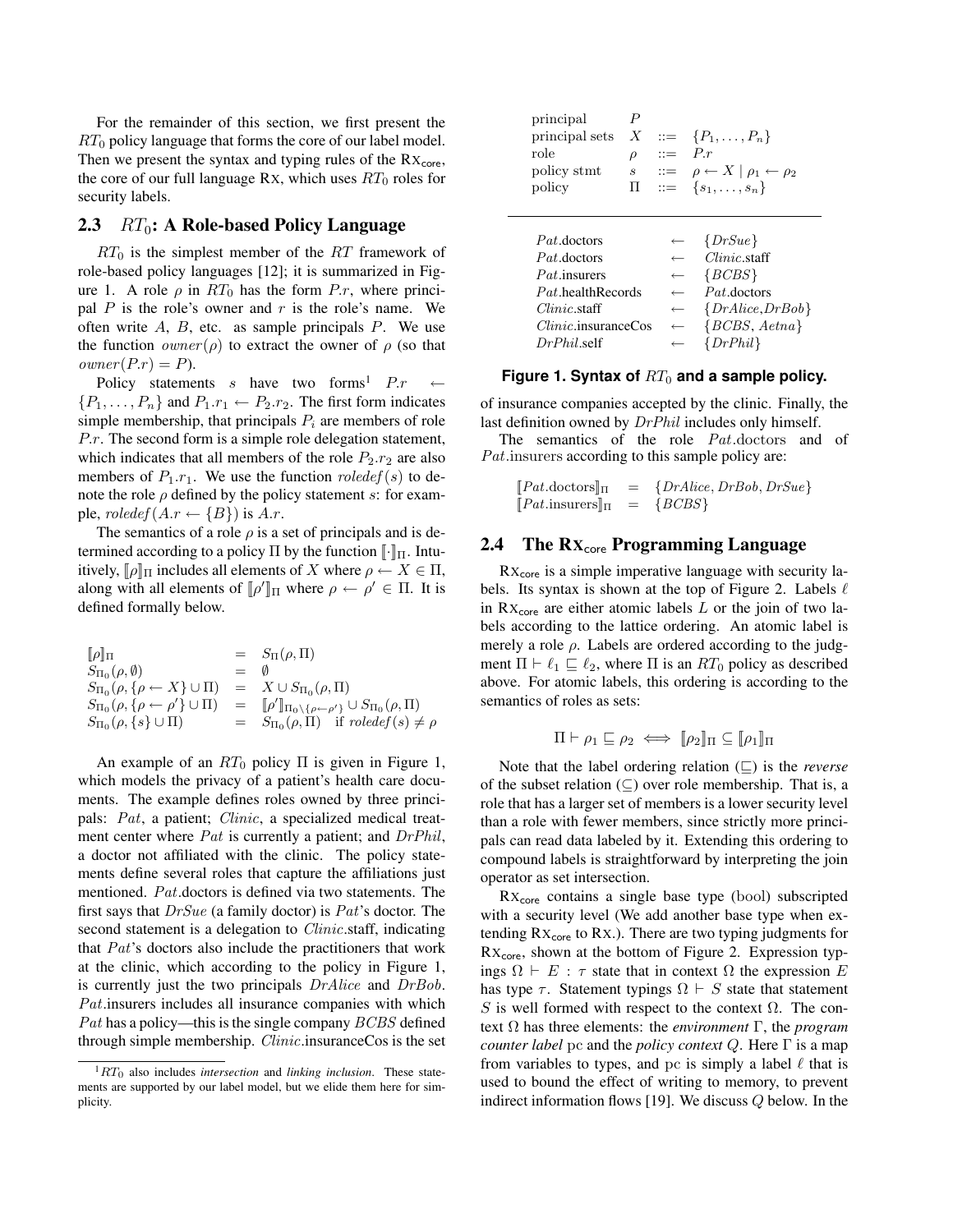atomic labels 
$$
L ::= \rho
$$
  
\ncompound labels  $\ell ::= L | \ell \sqcup \ell$   
\ntypes  $t ::= \text{bool}$   
\nsecurity types  $\tau ::= t_{\ell}$   
\npolicy context  $Q ::= \Pi$   
\ntyping context  $\Omega ::= (\Gamma, pc, Q)$   
\nexpressions  $E ::= \text{true} | \text{false} | x | E_1 \oplus E_2$   
\nstatements  $S ::= \text{skip} | x := E | S_1; S_2$   
\n $| \text{while } (E) S | \text{if } (E) S_1 S_2$   
\n $\Omega \vdash \text{true} : \text{bool}_{\ell}$   $\Omega \vdash \text{false} : \text{bool}_{\ell}$   $\Omega \vdash x : \Omega.\Gamma(x)$   
\n $\Omega \vdash E_1 : \text{bool}_{\ell_1}$   $\Omega \vdash E_2 : \text{bool}_{\ell_2}$   $\Omega \vdash S_1$   $\Omega \vdash S_2$   
\n $\Omega \vdash E_1 \oplus E_2 : \text{bool}_{\ell_1 \sqcup \ell_2}$   $\Omega \vdash S_1$   $\Omega \vdash S_2$   
\n $\Omega \vdash \text{skip} \Omega \vdash E : \text{bool}_{\ell}$   $\Omega[\text{pc} = \Omega.\text{pc} \sqcup \ell] \vdash S$   
\n $\Omega \vdash E : \text{bool}_{\ell}$   $\Omega[\text{pc} = \Omega.\text{pc} \sqcup \ell] \vdash S_i$   $i \in \{1, 2\}$   
\n $\Omega \vdash E : \text{bool}_{\ell}$   $\Omega \vdash E : t_{\ell}$   $\Omega.\text{Q} \vdash \Omega.\text{pc} \sqsubseteq \ell$   
\n $\Omega \vdash E : \text{bool}_{\ell'}$   $\Omega.\text{Q} \vdash \ell$   
\n $\Omega \vdash E : \text{bool}_{\ell'}$   $\Omega.\text{Q} \vdash \ell'$   
\n $\Omega \vdash E : \text{bool}_{\ell'}$   $\Omega.\text{Q} \vdash \ell'$   
\n $\Omega \vdash E : \text{bool}_{\ell'}$ 

### Figure 2. Rx<sub>core</sub> syntax and typing.

typing rules we project the elements of the  $\Omega$  tuple via the dot notation; for example,  $Ω$ , pc is the pc component of  $Ω$ . We write  $\Omega[\text{pc} = \text{pc}']$  to represent the context that is identical to  $\Omega$  except the pc component is replaced with the value pc' (and similarly for other components of a context).

As in other security-typed languages, type checking in  $Rx<sub>core</sub>$  is equivalent to security checking: if program S type checks, when executed it will not leak information in violation of its policy. The policy context  $Q$  is a compile-time approximation of the actual policy Π at run time with which  $S$  will be executed. In  $Rx_{core}$  and most security-typed languages,  $Q$  and  $\Pi$  are synonymous. That is, in these languages, it is assumed that the policy to be applied to the entire execution of  $S$  is known when  $S$  is compiled. We distinguish between policy context  $Q$  and policy  $\Pi$  now in anticipation of the full RX in Section 3, for which policies Π will evolve over time. Other than this difference, the typing rules in Figure 2 are standard [24].

To illustrate how the typing judgments of  $Rx_0$  prevent illegal information flows, consider typing the following program in an environment where  $x$  is a high-security location and y a low-security location.

$$
\mathtt{if}\ (x)\ \ (y := \mathtt{true})\ \ (y := \mathtt{false})
$$

In this program, although the contents of  $x$  are not directly assigned to  $y$ , the value stored in  $x$  is successfully copied into y. This is because the branches of the if-statement carry information about the contents of the high-security location  $x$ . To prevent such flows, the rule for if-statements checks each branch in a context where the effect lower-bound pc is strengthened to be no less than the security level of  $x$ . When typing the branches, the last premise of the rule for assignment requires the label of  $y$  to be no less than the effect lower-bound. In our example, since  $y$  is a low-security location, this premise is not satisfied and the program fails to type-check.

### 3 Rx: Adding Policy Updates to  $\mathbf{R} \mathbf{X}_{\text{core}}$

This section presents the remaining features of the full language RX, which include (1) *policy queries* by which programs can examine the current policy during execution, and (2) *policy updates*, by which programs can add or delete statements from the current policy. The type system ensures none of these operations will leak confidential information, as proven in the next section. In addition, because policy updates are a potentially dangerous operation—increasing the membership of a role effectively declassifies information [9]—RX adapts the integrity constraints from previous work on *robust declassification* [26, 15]. Intuitively, the owner of a role  $\rho$  must trust the integrity of the decision to update policy statements that define  $\rho$ . Interestingly, changes to policy become a potential conduit for illegal information flow. As such, we use *metapolicies* [10] for protecting the confidentiality and integrity of roles.

## 3.1 RX Syntax

The syntax of RX is shown in Figure 3. It differs from  $Rx<sub>core</sub>$  in several ways. Atomic labels,  $L$ , now include abstract operators  $C_{\Pi}(\rho)$  and  $I_{\Pi}(\rho)$  to represent metapolicies that define the confidentiality and integrity of roles. Like roles themselves, metapolicies are interpreted as sets of principals. Full labels,  $\ell$ , are now joins of pairs consisting of a confidentiality component and an integrity component, which restricts where policy updates may occur.

Policy queries, q, are used in the statement if  $(q)$   $S_1$   $S_2$ to branch to  $S_1$  or  $S_2$  depending on whether the query  $L_1 \sqsubseteq$  $L_2$  holds according to the current dynamic policy Π. Policy contexts Q used for type checking the program now consist of a set of queries  $\{q_1, \ldots, q_n\}$  that represent the knowledge gained about the run time policy through policy queries.

Expressions E are augmented to include collections  $\Delta$ of policy mutation statements  $\delta s$ . The type language is extended to include the type  $pol<sub>\ell</sub>$  which stands for the type of policy mutation statements at security level  $\ell$ , where  $\ell$  is defined by a metapolicy. The statement update  $E$  is used to change the current policy by adding or deleting a collection of policy statements  $\{s_1, \ldots, s_n\}$  where each  $s_i$  results from the evaluation of E to  $\Delta = \delta_1 s_1, \ldots, \delta_n s_n$ .

Finally, the statement trans  $_{Q}$  S creates a transaction with policy context  $Q$ . Policy updates in  $S$  that violate pol-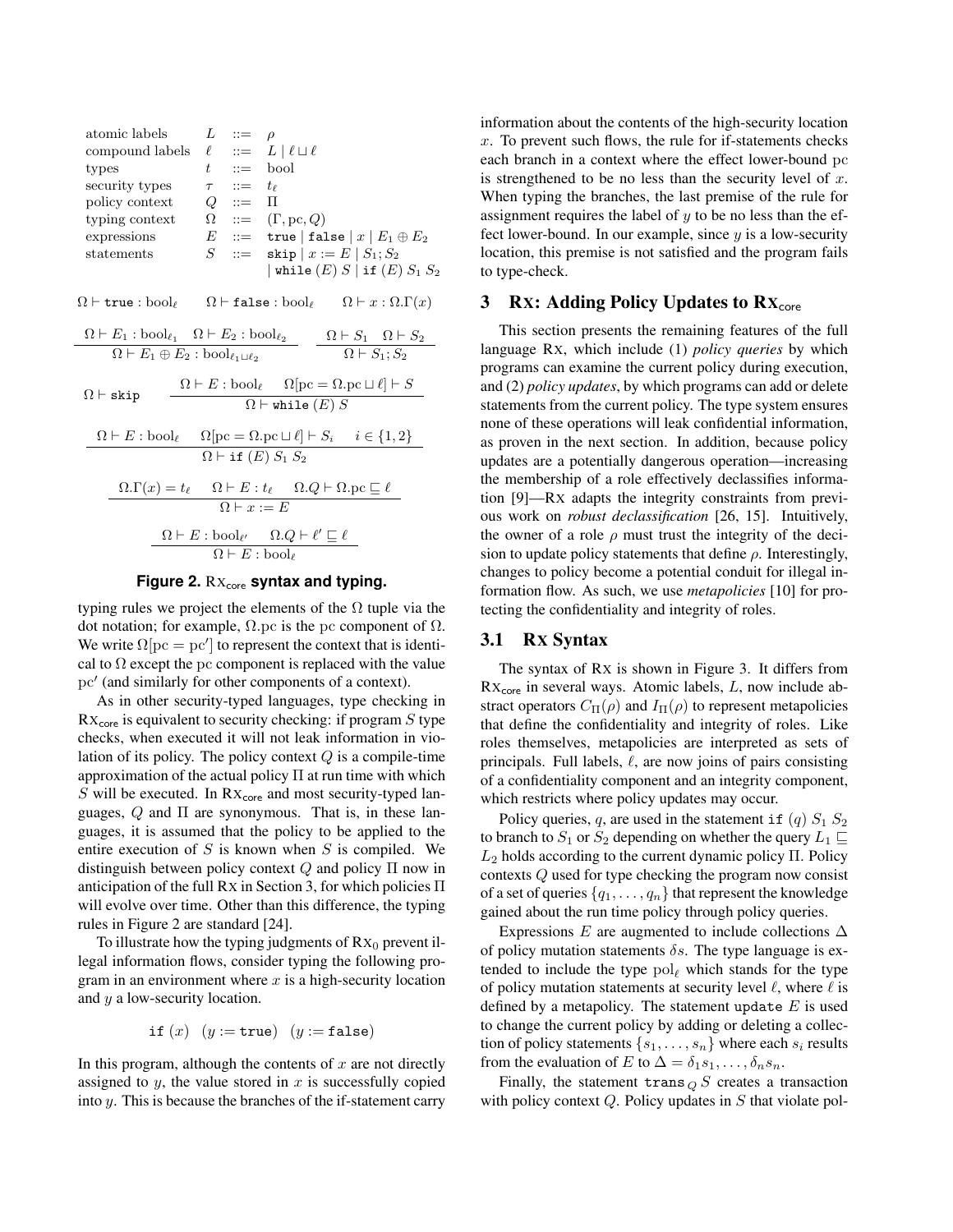| atomic labels                                              |          | $L \quad ::= \quad \rho \mid C_{\Pi}(\rho) \mid I_{\Pi}(\rho)$ |
|------------------------------------------------------------|----------|----------------------------------------------------------------|
| compound labels $\ell$ ::= $(L_C, L_I)   \ell \sqcup \ell$ |          |                                                                |
| types                                                      | t        | $ ::= \dots   \text{pol}$                                      |
| queries                                                    |          | $q \quad ::= \quad L_1 \sqsubset L_2$                          |
| policy context                                             |          | $Q := \{q_1, \ldots, q_n\}$                                    |
| update                                                     | $\delta$ | $ ::=  add   del$                                              |
| updates                                                    |          | $\Delta$ ::= $\delta s \mid \delta s, \Delta$                  |
| expressions                                                |          | $E$ ::= $\Delta$                                               |
| statements                                                 |          | $S$ ::=    if $(q) S_1 S_2$                                    |
|                                                            |          | update $E$   trans $_Q$ $S$                                    |

#### **Figure 3. Rx syntax, based on Rx<sub>core</sub>.**

icy assumptions stated in Q cause all memory effects of the S to be rolled back. This ensures that modifications to memory by S are consistent with respect to a single policy.

We first introduce the intuitive idea behind these new constructs by example. We then present the formal dynamic and static semantics. We conclude with a discussion of metapolicies.

### 3.2 Motivating Examples

Example 1. *A fragment of a program that might be used to create the sample health care policy in Figure 1:*

| if(patAcceptsTreatment)                                       |   |
|---------------------------------------------------------------|---|
| if ( <i>Clinic</i> .insuranceCos $\Box$ <i>Pat</i> .insurers) |   |
| update(add( $Pat$ .doctors $\leftarrow$ $Clinic$ .staff))     | П |

In the example, the variable patAcceptsTreatment indicates that Pat has agreed to be treated at the *Clinic*. As a result, the program will update Pat's policy to include the Clinic's staff in her authorized list of doctors, but only after ensuring that the *Clinic* accepts payment from her insurance provider.<sup>2</sup>

The policy update statement executes only if the runtime policy Π satisfies the label ordering relation that appears in the second if-statement. Thus it is safe to assume this label ordering when type-checking the update statement since it will always be true when the statement executes. The policy context Q is used to accumulate the result of label ordering queries that appear in enclosing scopes and is used to statically prove label orderings.

This program has a number of potential information leaks. Suppose that patAcceptsTreatment is private to only Pat and staff at the Clinic, but that the contents of Pat.doctors is public. Then an adversary could learn the secret value of patAcceptsTreatment by observing Pat.doctors. This leak occurs because policy is essentially another kind of data, which suggests we must protect it in the same way as we protect variables. There is a similar dependency between the contents of Clinic.insuranceCos and Pat.insurers and the contents of Pat.doctors. The change to the latter may indirectly reveal information to an adversary about the former (i.e., that the members of Pat. insurers are included in *Clinic*. insuranceCos). To address both cases, we define the *metapolicy label* of role  $\rho$  to be  $lab(\rho)$ , and use this label to protect policy information. Protecting policy information involves both confidentiality and integrity concerns. In particular, the dependency between the variable patAcceptsTreatment and the update to role Pat.doctors implies that the contents of patAcceptsTreatment should be *trusted* by Pat; otherwise, a malicious adversary could modify this variable and affect an unauthorized change to Pat's policy. Therefore, RX labels have the form  $(L_C, L_I)$ , where  $L_C$  describes the confidentiality level and  $L_I$  describes the integrity level. As a result, we must define both confidentiality and integrity of roles as well, with  $lab(\rho) = (C_{\Pi}(\rho), I_{\Pi}(\rho))$ . Here the metapolicies  $C_{\Pi}(\rho)$  and  $I_{\Pi}(\rho)$  may depend on the owner of the role  $\rho$  and delegation information in the policy  $\Pi$ . Section 3.5 will discuss possible choices of metapolicy.

Example 2. *A program that leaks information across updates to the policy in Figure 1, motivating* RX*'s transactional semantics. Assume* Γ *as below:*

| clinicRec | : $bool_{( \textit{Clinic}.stat, \textit{Clinic}.stat)}$                                           |
|-----------|----------------------------------------------------------------------------------------------------|
|           | $\texttt{patSymptoms}$ : $\text{bool}_{(Pat. \text{health Records}, Pat. \text{health Records})},$ |
| philRec   | : $bool_{(DrPhil. self, DrPhil. self)}$                                                            |
| S1:       | if $(Pat \text{.health}}$ Records $\Box$ $Clinic \text{.staff}$ )<br>$clinicRec := patSymptoms;$   |
| S2:       | if(leaveClinic)<br>$update(det(Pat.doctors \leftarrow \textit{Clinic}.staff));$                    |
| S3:       | $update(add(Clinic.startf \leftarrow \{DrPhil\}))$ ;                                               |
| S4:       | if ( <i>Clinic</i> .staff $\Box$ <i>DrPhil</i> .self)<br>$philRec := clinicRec$                    |

Here, patSymptoms contains data confidential to members of the role Pat.healthRecords. Line S1 copies this data into the Clinic records, which is permitted by the policy in Figure 1. If the patient decides to leave the clinic, represented by the variable leaveClinic in line S2, the policy is updated to remove the Clinic.staff from Pat.doctors. Subsequently, *DrPhil* joins the clinic and is therefore added as part of *Clinic*.staff. If this policy update succeeds, then the program can copy data from the clinicRec variable into philRec, which can be labeled by role DrPhil.self. Consequently, DrPhil is able to view the patSymptoms even though this information flow is permitted by neither the original nor the new policy. This is an example of a unintended *transitive flow*.

The unintended flow is caused because the label ordering relation (*Pat*.healthRecords  $\subseteq$  *Clinic.staff*) needed to justify the flow of information in the assignment of S1 was

<sup>&</sup>lt;sup>2</sup>This example is a bit artificial: in practice, one would also need to check that Pat.insurers is not empty (i.e. she has *some* insurance); such a check could easily be added. Also, this check fails if Pat.insurers contains some principal not in Clinic.insuranceCos. Handling the condition correctly would require intersection roles that we have omitted for simplicity in this paper.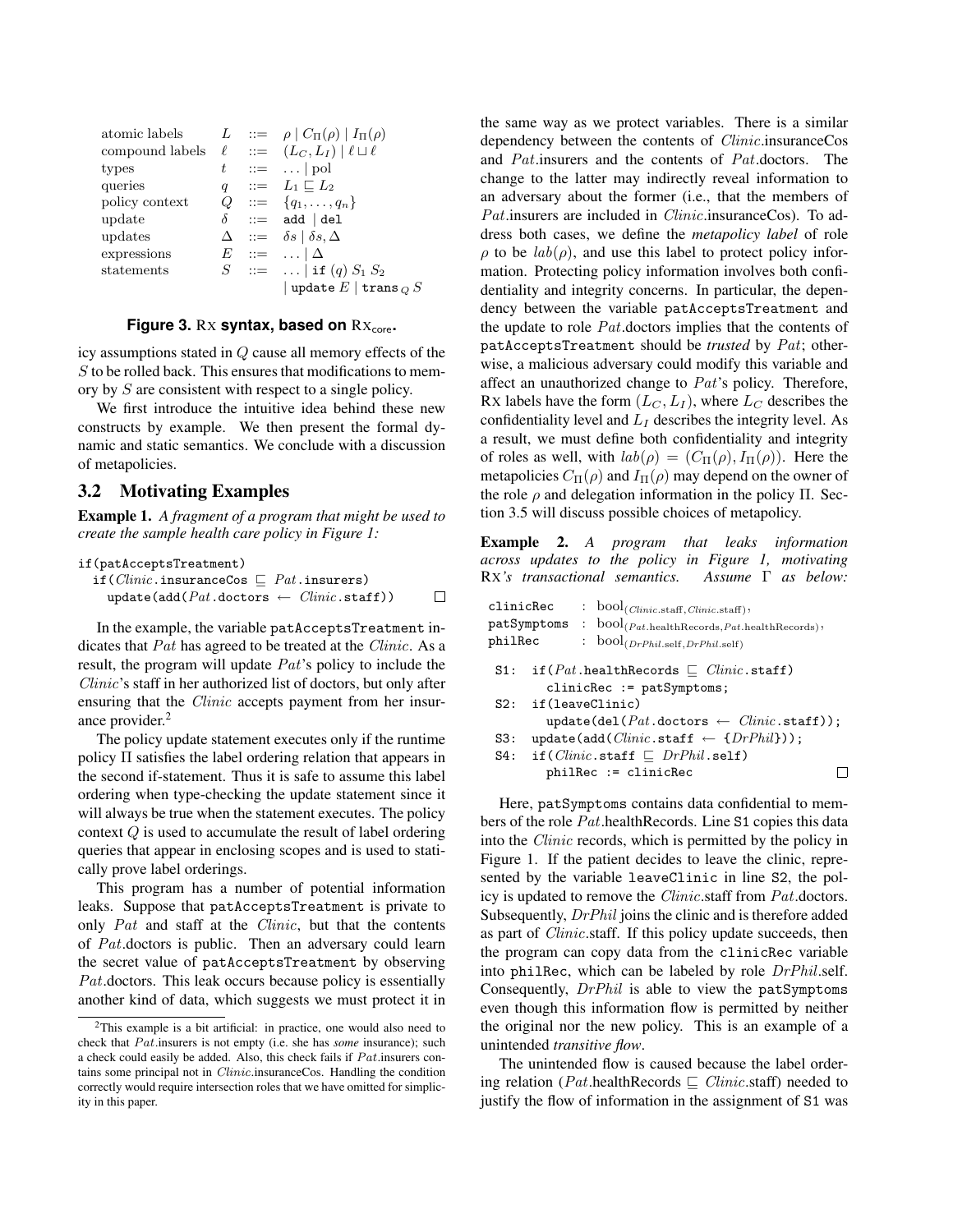$$
\frac{\mathcal{E}.\Psi = \cdot \Psi' = (\mathcal{E}.M, \text{trans}_{Q} S)}{\mathcal{E}, \text{trans}_{Q} S \longrightarrow \mathcal{E}[\Psi = \Psi'], \text{trans}_{Q} S} \quad \frac{\mathcal{E}.\Psi \neq \cdot \mathcal{E}, S \longrightarrow \mathcal{E}', S'}{\mathcal{E}, \text{trans}_{Q} S \longrightarrow \mathcal{E}', \text{trans}_{Q} S'} \quad \text{(E-TR2)}
$$
\n
$$
\frac{\mathcal{E}.\Psi \neq \cdot}{\mathcal{E}, \text{trans}_{Q} \text{ skip} \longrightarrow \mathcal{E}[\Psi = .], \text{skip}} \quad \frac{\mathcal{E}.\Psi \neq \cdot \mathcal{E}, S \leadsto \mathcal{E}', S'}{\mathcal{E}, \text{trans}_{Q} S \longrightarrow \mathcal{E}', S'} \quad \text{(E-TR4)} \quad \frac{\mathcal{E}, S_1 \leadsto \mathcal{E}', S}{\mathcal{E}, S_1; S_2 \leadsto \mathcal{E}', S} \quad \text{(R-SEQ)}
$$
\n
$$
\Pi' = \mathcal{E}.\Pi \cup \{s \mid \text{add } s \in \Delta\} \setminus \{s \mid \text{del } s \in \Delta\}
$$
\n
$$
\mathcal{E}.\Psi = (M', \text{trans}_{Q} S) \quad \forall q \in Q.(\Pi \vdash q) \Leftrightarrow (\Pi' \vdash q) \quad \text{(E-UP1)} \quad \frac{\mathcal{E}, E \longrightarrow \mathcal{E}, E'}{\mathcal{E}, \text{update } E \longrightarrow \mathcal{E}, \text{update } E'} \quad \text{(E-UP2)}
$$
\n
$$
\Pi' = \mathcal{E}.\Pi \cup \{s \mid \text{add } s \in \Delta\} \setminus \{s \mid \text{del } s \in \Delta\}
$$
\n
$$
\mathcal{E}.\Psi = (M', \text{trans}_{Q} S) \quad \exists q \in Q.(\Pi \vdash q) \nleftrightarrow (\Pi' \vdash q) \quad \text{(E-UP1)} \quad \frac{\mathcal{E}.\Pi \vdash q \Rightarrow j = 1 \quad \mathcal{E}.\Pi \nleftrightarrow q \Rightarrow j = 2}{\mathcal{E}, \text{update } \Delta \leadsto \mathcal{E}[M = M'][\Pi = \Pi'], \text{trans}_{Q} S} \quad \text{(R-UP)}
$$

Figure 4. Rx execution 
$$
(\mathcal{E}, S \longrightarrow \mathcal{E}', S')
$$
 and rollback  $(\mathcal{E}, S \rightsquigarrow \mathcal{E}', S')$ .

violated by the update to policy. This problem of unintentional flows motivates the support of a non-standard transactional model [18, 25] to our language RX. The semantics of a transaction trans  $_{Q}$  S is such that if, during the execution of S, a policy update violates a label ordering relation necessary to show the absence of unintentional flows, then the *memory* of the program is reverted to the state it was prior to the start of the transaction. Execution of the statement S then resumes using the updated policy. The subscript Q contains all the necessary label ordering relations.

Rolling back transactions, however, introduces yet another channel of information leaks. To see why, suppose that we enclose the program of Example 2 within a transaction. Since the policy update statement in S2 violates the policy invariant that appears in S1, the transaction is rolled back, undoing the assignment to location clinicRec. Any principal  $P$  who can view the contents of clinicRec can therefore observe whether or not the transaction has been rolled back. If the confidentiality of leaveClinic is greater than clinicRec, then, by observing the rollback, the principal  $P$  will have gained information about leaveClinic. The static semantics of RX guarantees that no information leaks of this kind occur.

Our choice of transaction semantics is motivated by our belief that policy updates must take effect immediately. This behavior is particularly critical in the case of updates that revoke privileges. With this in mind, we have defined the semantics of transaction rollback to be such that the policy is updated immediately, and only the state of memory rolled back. Note that policy updates that occur in a transaction are treated like I/O operations in traditional transaction systems [18, 8]—only writes to memory are undone by a rollback, policy updates are left intact. Rolling back both the state of policy and memory is not feasible since this would guarantee non-termination through infinite rollback. As with traditional transaction systems, we could use compensations to allow programmers to undo some updates if necessary. Another consequence of not rolling back policy updates is that it is possible for badly written programs to enter livelock—for instance, a transaction that performs mutually incompatible policy updates can cause the rollback mechanism to enter an infinite loop.

In situations where it is not essential for the update to take effect immediately, it might be desirable to choose a roll-forward semantics in which policy updates that violated consistency were delayed until the transaction completed execution. We explored such a semantics in a previous paper [9]. One of the contributions of this paper is showing that transactions can be rolled back in a secure manner.

## 3.3 RX Dynamic Semantics

The dynamic semantics of RX is defined by the execution relation  $\mathcal{E}, S \longrightarrow \mathcal{E}', S'$  where  $\mathcal{E}$  is the current execution configuration and  $S$  is the current program statement. The execution takes a small step, resulting in a new configuration  $\mathcal{E}'$  and a new statement  $S'$  to be executed next. The syntax for configurations is:

exec. configuration 
$$
\mathcal{E}
$$
 ::=  $(\Pi, M, \Psi)$   
dynamic snapshot  $\Psi$  ::=  $\cdot | (M, S)$ 

An execution configuration consists of a policy  $\Pi$ ; a memory store M mapping variables to values; and a possibly empty *dynamic snapshot* Ψ of memory M and program statement  $S$  used to implement transactional rollback.<sup>3</sup>

The rules, shown in Figure 4, define two relations:  $\mathcal{E}, S \longrightarrow \mathcal{E}', S'$  for normal execution, and  $\mathcal{E}, S \rightsquigarrow \mathcal{E}', S'$ for rollback. The rules for standard constructs (assignment, addition, sequences etc.) are not shown.

The rules (E-TR1), (E-TR2), (E-TR3) and (E-TR4) are for the execution of transaction statement trans  $_{Q}S$ . (E-TR1) takes a new snapshot  $\Psi'$  of the current memory store M and the current statement trans  $\overline{Q}$  S in the execution context  $\mathcal{E}$ , only if the current snapshot is empty. (E-TR2) is

<sup>&</sup>lt;sup>3</sup>As discussed in Section 3.4, we support only non-nested transactions, for simplicity. So, no stack of snapshots is needed.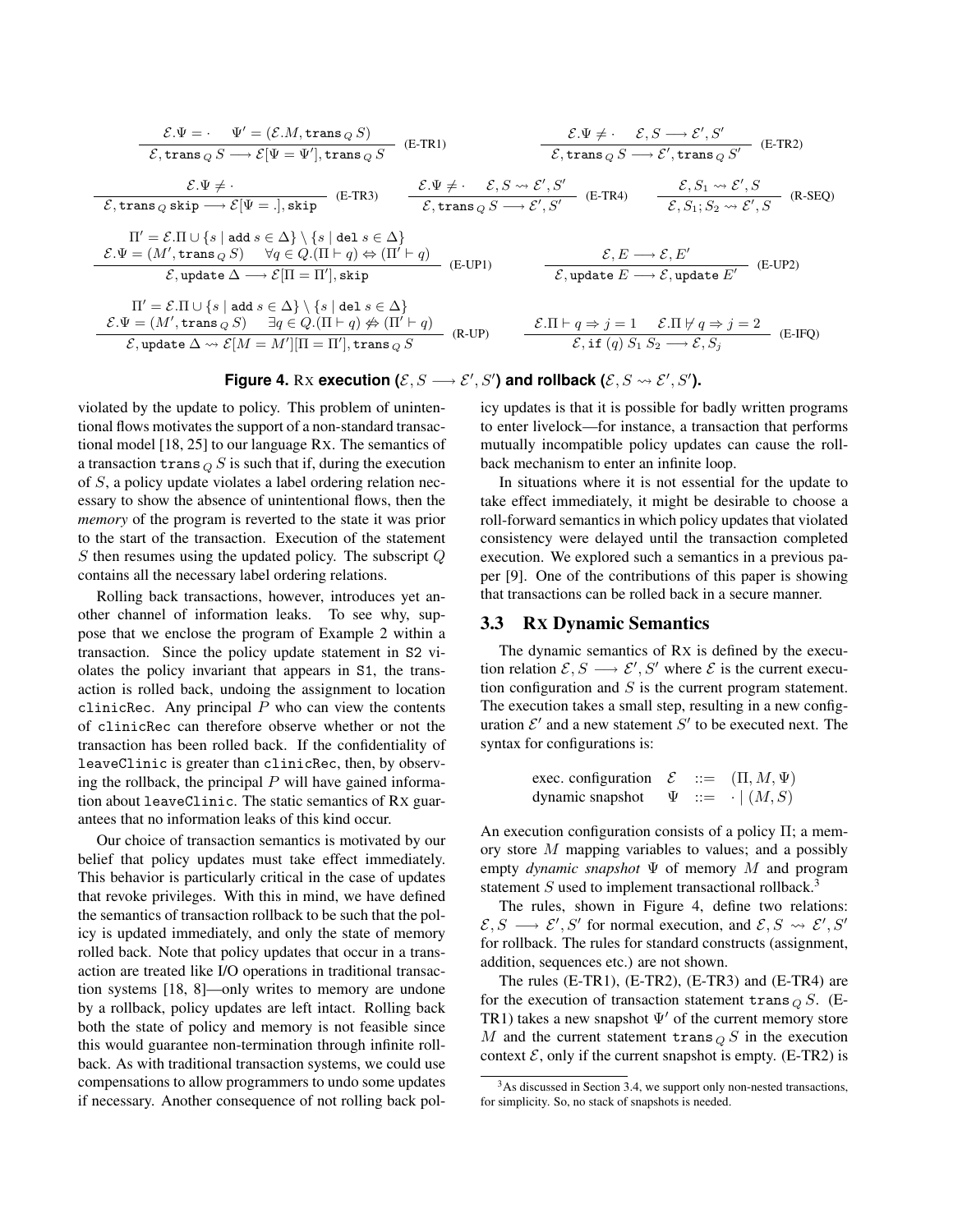$$
lab(L_1 \sqsubseteq L_2) = lab(L_1) \sqcup lab(L_2) \qquad lab(C_{\Pi}(\rho)) = lab(\Pi_{\Pi}(\rho)) = lab(\rho) = (C_{\Pi}(\rho), I_{\Pi}(\rho))
$$
  
\n
$$
Q \vdash C_{\Pi}(\rho) \sqsubseteq \rho \qquad Q \vdash I_{\Pi}(\rho) \sqsubseteq \rho \qquad Q \vdash \ell \sqsubseteq \ell \qquad \frac{Q \vdash \ell_1 \sqsubseteq \ell}{Q \vdash \ell_1 \sqsubseteq \ell_2} \qquad \frac{L_1 \sqsubseteq L_2 \in Q}{Q \vdash L_1 \sqsubseteq L_2}
$$
  
\n
$$
\frac{Q \vdash L_{C_1} \sqsubseteq L_{C_2} \qquad Q \vdash L_{I_1} \sqsubseteq L_{I_2}}{Q \vdash (L_{C_1}, L_{I_1}) \sqsubseteq (L_{C_2}, L_{I_2})} \qquad \frac{Q \vdash (L_C, L_I) \sqsubseteq \ell}{Q \vdash (L_C, L_I) \sqcup \ell' \sqsubseteq \ell} \qquad \frac{Q \vdash \ell \sqsubseteq (L_C, L_I) \qquad Q \vdash \ell \sqsubseteq \ell'}{Q \vdash \ell \sqsubseteq (L_C, L_I) \sqcup \ell'}
$$
  
\n
$$
\frac{R \vdash \delta s : \text{pol}_{\ell}}{R \vdash \delta s : \text{pol}_{\ell}} \qquad \frac{R \vdash \Delta : \text{pol}_{\ell'}}{R \vdash \delta s, \Delta : \text{pol}_{\ell \sqcup \ell'}} \qquad \text{(T-POL2)} \qquad \frac{\Gamma; \text{pc}'; Q \cup \{q\}; \Phi \vdash S_1 \qquad \Gamma; \text{pc}'; Q; \Phi \vdash S_2}{\Gamma; \text{pc}; Q; \Phi \vdash \text{if } (q) S_1 S_2} \qquad \text{(T-FUP)}
$$
  
\n
$$
\frac{\Gamma; \text{pc}; \emptyset; (\text{pc}, Q') \vdash S}{\Gamma; \text{pc}; \emptyset; \vdash \text{trans}_{Q'} S} \qquad \frac{\Gamma; \text{pc}; Q; \vdash \Delta : \text{pol}_{\ell} \qquad Q \vdash \text{pc} \subseteq \ell \qquad Q \vdash \text{pc} \subseteq \text{pc}'}{ \Gamma; \text{pc}; Q; (\text{pc}', Q') \vdash \text{update } \Delta} \qquad \text{(T-UP)}
$$

#### **Figure 5.** Rx **metapolicy labels** ( $lab(\cdot)$ ), label ordering ( $Q \vdash \ell_1 \sqsubseteq \ell_2$ ) and typing ( $\Omega \vdash E : \tau$ ,  $\Omega \vdash S$ ).

a congruence rule for evaluation within a transaction and (E-TR3) discards the snapshot when a transaction completes. (E-TR4) and (R-SEQ) use the rollback relation  $\mathcal{E}, S \rightsquigarrow \mathcal{E}', S'$  triggered by failed updates to abort a transaction.

 $(E-UP1)$  takes the current policy  $\mathcal{E}.\Pi$  and computes the new policy  $\Pi'$  by adding or deleting policy statements according to  $\Delta_s$ , which is the result of evaluating each E that appears in  $\Delta$  according to the rule (E-UP2). We omit the standard definition of the execution relation for expressions  $\mathcal{E}, E \longrightarrow \mathcal{E}, E'$ . However, the new policy  $\Pi'$  must be consistent with the query set  $Q$  which annotates the enclosing transaction statement trans  $_{Q}$  S (stored in the snapshot  $\Psi$ ). Formally, the *policy consistency condition* is:

$$
\forall q \in Q. \quad (\Pi \vdash q) \Leftrightarrow (\Pi' \vdash q)
$$

This consistency condition says that the satisfiability of every query q in the policy context  $Q$  is the same for the old policy and for the new policy. This condition is sufficient to guarantee that every information flow witnessed during the execution of the transaction under the old policy is also consistent with the new policy. If the consistency condition fails, (R-UP) is triggered instead, rolling back using (R-SEQ) to discard the second statement of any sequence statement  $S_1$ ;  $S_2$ , and completing the abort using (E-TR4).

Finally, (E-IFQ) for the policy query statement chooses the appropriate branch to take according to the judgment  $\mathcal{E}.\Pi \vdash q$ ; that is, whether or not the query q holds in the current policy Π. This judgment is defined as follows (note the contravariance):

$$
\Pi \vdash L_1 \sqsubseteq L_2 \Leftrightarrow \llbracket L_2 \rrbracket_\Pi \subseteq \llbracket L_1 \rrbracket_\Pi
$$

Example 3. *A program that rolls back when executed under the policy*  $\{A.r \leftarrow B.r, B.r \leftarrow \{B\}\}$ :

$$
\begin{array}{ll}\n\texttt{trans}_{\{A,r\sqsubseteq B,r\}} \\
\texttt{if(A.r \sqsubseteq B.r) } {\{ \texttt{update}(\texttt{del}(A.r \leftarrow B.r)); S \} } & \square\n\end{array}
$$

Execution of this program begins with the (E-TR1) rule which takes a snapshot of the memory and program and records it in Ψ. Notice that the subscript  $Q = \{A.r \sqsubset B.r\}$ on the transaction statement is a set that includes the lone policy query that occurs in the body of the transaction. (E-TR2) now applies and with the program taking a small step using  $(E-IFQ)$ . Since the role  $A.r$  delegates to  $B.r$ , the policy entails the query q and the thenbranch of the statement is taken. We now have a sequence of statements with the first being an update statement update(del( $A.\mathbf{r} \leftarrow B.\mathbf{r}$ )), all enclosed in a transaction statement from the first line.

In attempting to apply the (E-TR2) rule again, the first statement in sequence must take a step under the normal execution relation → (according to the standard rule for evaluating sequences, which is omitted here). In this case the policy consistency condition is violated by the update since, under the new policy  $({B.r \leftarrow {B}})$ , the policy query  $(A.r \sqsubseteq B.r)$  is not satisfied, unlike under the old policy. Therefore, the first statement of the sequence can only take a step under the rollback relation  $\rightsquigarrow$ . Then, we use (E-TR4) with (R-SEQ) preceded by (R-UP) in the premise. The conclusion of (R-SEQ) serves to discard the statement S that succeeds the update statement. The result is that the program and memory is reverted to its original state and the policy is now  ${B.r \leftarrow {B}}.$ 

## 3.4 RX Static Semantics

The static semantics of RX is defined by the typing relations  $\Omega \vdash E : \tau$  and  $\Omega \vdash S$  in Figure 5, just like the typing relation for  $Rx_{core}$  in Figure 2. However, the typing context  $\Omega$  now contains a *static snapshot*  $\Phi$  for type checking transactions:

$$
\begin{array}{lll}\n\text{typing context} & \Omega & ::= & (\Gamma; \text{pc}; Q; \Phi) \\
\text{static snapshot} & \Phi & ::= & \cdot \mid (\text{pc}, Q)\n\end{array}
$$

Hence, we also write the typing judgment as  $\Gamma$ ; pc;  $Q$ ;  $\Phi \vdash$ S. The type binding for variables in  $\Gamma$  and the program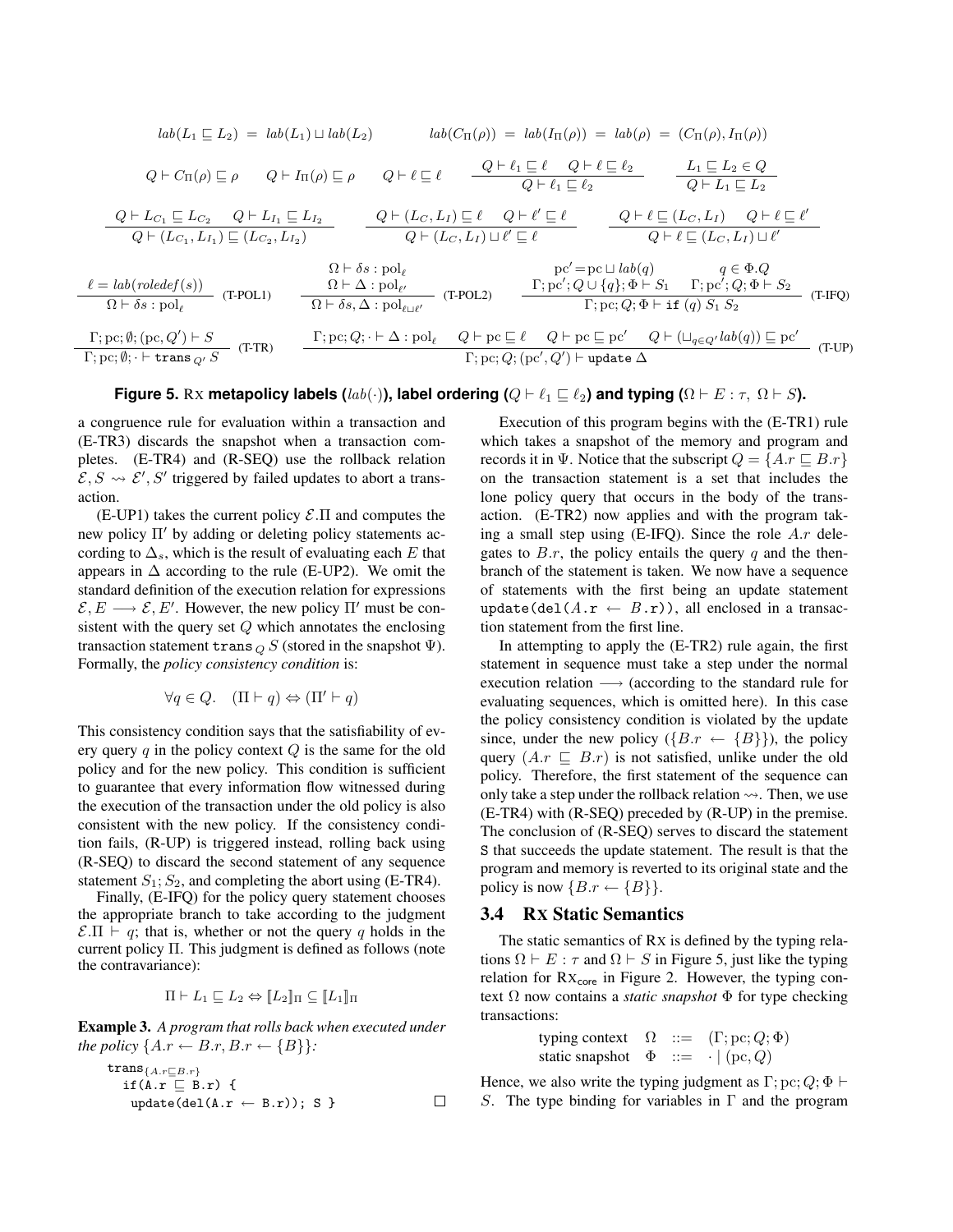counter pc are standard, and the policy context is already defined Figure 3. The snapshot  $\Phi$  is used to approximate the assumptions of a transaction (explained below).

Metapolicy labels The first row of Figure 5 defines the auxiliary function  $lab(.)$  to compute the metapolicy label of policy queries q. The function  $lab(\cdot)$  uses the metapolicy  $C_{\Pi}(\cdot)$  and  $I_{\Pi}(\cdot)$  to construct a label for a role. The assertion  $lab(C_{\Pi}(\rho)) = lab(I_{\Pi}(\rho)) = lab(\rho)$  is the *metametapolicy*. It states that the metapolicies  $C_{\Pi}(\rho)$  and  $I_{\Pi}(\rho)$ only carry information about  $\rho$ . A metapolicy label for queries  $L_1 \subseteq L_2$  is the join of all the metapolicy labels for roles contained in  $L_1$  and  $L_2$ .

Label ordering Figure 5 (the second and third rows) specifies the label ordering relation  $Q \vdash \ell_1 \sqsubseteq \ell_2$ . In the second row of Figure 5, the first two rules impose conditions on the metapolicy. The first rule states that all members of a role  $\rho$  are permitted observe the definition of  $\rho$ ; the second rule states that all members of a role  $\rho$  trust the definition of  $\rho$ . We discuss these conditions in more detail in Section 3.5. The remaining three rules on this row are straightforward: the left and the middle rules say that the relation is reflexive and transitive, and the rightmost rule makes use of the policy context Q when the labels  $L_1$  and  $L_2$  are atomic. In the third row of Figure 5, the left rule handles the compound label  $(L_C, L_I)$ , and the middle and the right rules handle the join label  $\ell \sqcup \ell'$ .

Typing policy mutation statements The rule (T-POL1) assigns a policy mutation statement  $\delta s$  the type pol<sub>e</sub> where  $\ell$ is the metapolicy associated with the role defined by the s. For a collection of policy mutation expressions  $\Delta$  (T-POL2) states that the label in the type of  $\Delta$  is the join of the labels assigned to each policy mutator that appears in  $\Delta$ . For instance, if  $\Delta =$  add  $A.r \leftarrow X$ , del  $B.r \leftarrow Y$  then the type of  $\Delta$  is  $pol_{(C_{\Pi}(A.r),I_{\Pi}(A.r))\sqcup(C_{\Pi}(B.r),I_{\Pi}(B.r))}$ .

Typing policy queries The rule (T-IFQ) type checks policy query statement if  $(q)$   $S_1$   $S_2$ . The rule has three important aspects. First, notice that we check the true-branch  $S_1$ using an augmented policy context  $Q \cup \{q\}$ . Second, both branches are checked using an elevated program counter label pc', which is defined as the join of the current pc label and the label of the query  $q$  according to the label set function  $lab(q)$ . This reflects the information gained by querying the policy, and is used to prevent leaks about a policy through assignments to variables. Finally, the premise  $q \in \Phi. Q$  is used to ensure transaction consistency, which we will explain when we consider the typing rule for transactions below.

**Typing transactions** The snapshot  $\Phi$  is used to ensure that every policy query q that appears in the body  $S$  of a transaction trans  $_{Q'} S$  also appears in  $Q'$ . This is ensured by the (T-TR) rule, whose body S is checked in a  $\Phi$  snapshot that

mentions  $Q'$ , and the (T-IFQ) rule, whose premise  $q \in \Phi. Q$ ensures that every policy query is accounted for. The (T-TR) rule also includes the current program counter label pc in Φ. Doing this guarantees that the memory effects that occur when a transaction is rolled back do not leak information. We explain how this works when considering the (T-UP) rule below.

Supporting nested transactions (assuming inner transactions can roll back without causing outer ones to rollback too) would require a flow-sensitive static analysis. Such an approach would also increase the precision of the static semantics and permit more updates. To simplify the dynamic semantics and typing rules, (T-TR) must occur in an empty policy context, thus preventing nested transactions. Ultimately, we want to extend RX with procedures, which will increase the need for nested transactions; i.e., to allow transaction-containing procedures to compose.

Also notice that these rules effectively prevent policy queries from occurring outside a transaction. This is to prevent aberrant behavior in which an update occurring within a transaction has a conflict with non-transactional query outside the transaction; in this case, rolling back would not solve the problem, and the program would resume execution under the new policy while still not satisfying the nontransactional query.

Typing policy updates The (T-UP) rule defines the conditions under which policy may be safely modified. Recall that the metapolicy label of a role  $\rho$  is  $(C_{\Pi}(\rho), I_{\Pi}(\rho)),$ where the metapolicy  $C_{\Pi}(\rho)$  is the set of principals who are permitted to view the members of  $\rho$ , and the metapolicy  $I_{\Pi}(\rho)$  is the set of principals that trust  $\rho$ 's definition. As motivated by the discussion of Example 1, we must be careful to only allow a program to update the definition of a role  $\rho$  when doing so is trusted by those in  $I_{\Pi}(\rho)$ ; this is a condition similar to robust declassification [26]. Moreover, according to the metapolicy, the change in a role definition  $\rho$  reveals information about the context to principals in  $C_{\Pi}(\rho)$ . The first two premises of (T-UP) (in a manner analogous to the rule for assignments in Figure 2) ensures that members of  $C_{\Pi}(\rho)$  are permitted to gain information about the context. In particular, the pc must be no more confidential and no less trustworthy than the confidentiality and integrity levels of the role, thus ensuring that the role is not improperly updated, and that its update does not leak information. Note that to ensure that the owner of a role is permitted to modify its definition, any metapolicy  $I_{\Pi}(\rho)$ must include the owner of the role.

Example 4. *An instantiation of the typing rule (T-UP) for policy updates in Figure 5. We abbreviate role names to save space.* Suppose we enclose Example 1 as statement S in a transaction trans  $_{Q'}$  S. Hence we wish to prove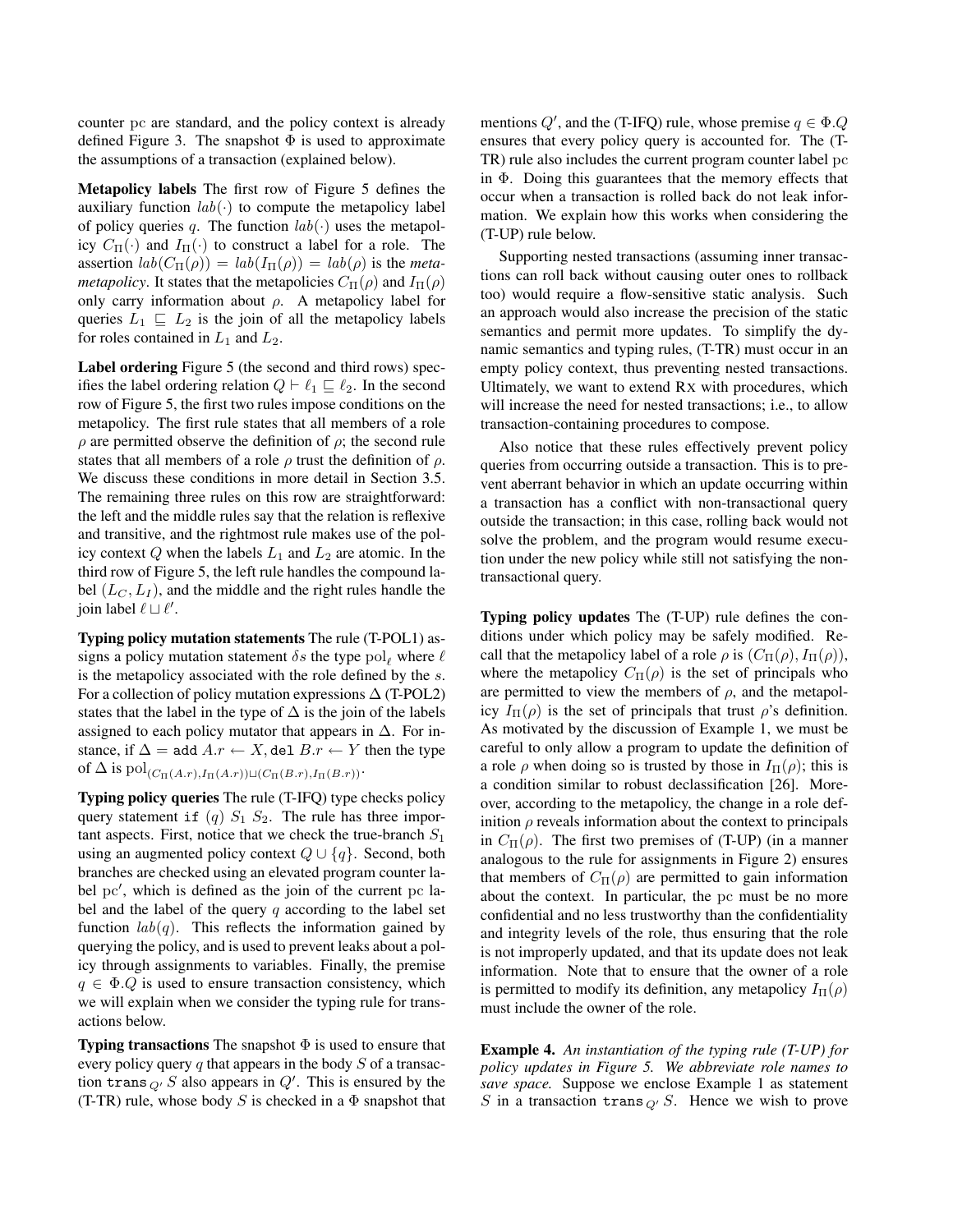$\Gamma; \text{pc}; Q; \cdot \vdash \text{trans}_{Q'} S$  with

 $\Gamma = \texttt{pathCceptsTreatment}: \text{bool}_{(C_{\Pi}(Pat.\text{drs}), I_{\Pi}(Pat.\text{drs}))}$  $pc = (C_{\Pi}(Pat \cdot dr\cdot s), I_{\Pi}(Pat \cdot dr\cdot s))$ 

The variable patAcceptsTreatment determines whether *Pat's* role *Pat*.drs should be updated. The label on its type,  $(C_{\Pi}(Pat \cdot \text{drs}), I_{\Pi}(Pat \cdot \text{drs}))$ , indicates that information flows from this variable to the definition of the role Pat.drs. The pc at the start of the transaction will be added to the snapshot  $\Phi$  by (T-TR). The instance of (T-UP) that checks the update statement appears within a derivation that includes (T-IFQ). (T-IFQ) checks the then-branch of the policy query statement by augmenting the policy context Q to include  $\{Clinic.\text{ins } \sqsubseteq \text{Pat}.\text{ins}\},\$ while the program counter is strengthened to  $pc'$  to reflect the security level of the query. The instantiation of the (T-UP) rule in the derivation is as follows:

$$
Q \cup \{ \text{Clinic}.\text{ins} \sqsubseteq \text{Pat}.\text{ins} \} \vdash \text{pc}' \sqsubseteq \text{lab}(\text{Pat}.\text{drs})
$$
  
\n
$$
Q \cup \{ \text{Clinci}.\text{ins} \sqsubseteq \text{Pat}.\text{ins} \} \vdash \text{pc}' \sqsubseteq \text{pc}
$$
  
\n
$$
Q \cup \{ \text{Clinci}.\text{ins} \sqsubseteq \text{Pat}.\text{ins} \} \vdash \text{lab}(Q') \sqsubseteq \text{pc}
$$
  
\n
$$
\Gamma; \text{pc'}; Q \cup \{ \text{Clinci}.\text{ins} \sqsubseteq \text{Pat}.\text{ins} \}; (\text{pc}, Q') \vdash
$$
  
\nupdate add( $\text{Pat}.\text{drs} \leftarrow \text{Clinci}.\text{staff})$ 

where

$$
pc' = pc \sqcup (C_{\Pi}(Clinic.ins), I_{\Pi}(Clinic.ins))
$$
  

$$
\sqcup (C_{\Pi}(Pat.ins), I_{\Pi}(Pat.ins))
$$
  

$$
lab(Pat.drs) = (C_{\Pi}(Pat.drs), I_{\Pi}(Pat.drs))
$$

If  $Q$  were  $\emptyset$ , it would not be sufficient to prove the first premise according to the label ordering rules in Figure 5. This is because  $\{Clinic.\text{ins} \sqsubset Pat.\text{ins}\}\$  alone has nothing to say about the relationship between the metapolicies of the various roles. It would be sufficient to choose

$$
Q = \begin{cases} C_{\Pi}(Clinic.ins) & \sqsubseteq C_{\Pi}(Pat.drs), \\ C_{\Pi}(Pat.ins) & \sqsubseteq C_{\Pi}(Pat.drs), \\ I_{\Pi}(Clinic.ins) & \sqsubseteq I_{\Pi}(Pat.drs), \\ I_{\Pi}(Pat.ins) & \sqsubseteq I_{\Pi}(Pat.drs) \end{cases}
$$

Such a context Q could be established by preceding the code S in Example 1 with policy queries testing these assertions within the transaction. Rather than expect the programmer to write these, they could be straightforwardly inferred. To type-check these queries (and the one already in S) would require choosing the transaction's  $Q' \supseteq$  $Q \cup \{Clinic.\text{ins} \sqsubseteq Pat.\text{ins}\}.$  $\Box$ 

The decision of whether or not an update causes a rollback depends on the policy consistency condition ( $\forall q \in$ Q.  $\Pi \vdash q = \Pi' \vdash q$  appearing in the operational rules (E-UP1) and (R-UP) in Figure 4. We want to avoid leaking information about the queries through low-security data and low-security policy. The first case is handled by the third premise of the (T-UP) rule. It ensures that all memory effects in a transaction are bounded below by the pc label of the current context. As explained earlier (Section 3.1) for Example 2, this guarantees that the change to memory caused by the rollback of a transaction is observable only by principals who are also permitted to view the effects of the context in which the update occurs. In our example typing above, Q clearly satisfies this condition because it asserts that each component of the pc label is higher than each of the components in pc' that do not already include pc.

The second case of a leak via policy is handled by the last premise  $(Q \vdash lab(Q') \sqsubseteq pc')$  of (T-UP), which requires that all the queries mentioned in  $Q'$  are at a lower security level than the program counter label at the start of the transaction. This ensures that the effects to memory that occur as a result of rollback are at a higher security level than all the policy queries. Therefore, the principals that can observe the effects to memory as a result of rollback are also sufficiently privileged to view the definitions of roles mentioned in  $Q'$ . So, policy information is not leaked into memory via rollback. In our example typing, this third premise is clearly satisfied because  $lab(Q') = (C_{\Pi}(DrBob.ins), I_{\Pi}(DrBob.ins)) \square$  $(C_{\Pi}(Pat.ins), I_{\Pi}(Pat.ins)).$ 

## 3.5 Requirements of a Metapolicy

RX uses metapolicies  $C_{\Pi}(\rho)$  and  $I_{\Pi}(\rho)$  to protect the confidentiality and integrity, respectively, of a role  $\rho$ . Because metapolicies are labels, they must be interpreted as sets of principals; i.e.  $[\![C_{\Pi}(\rho)]\!] = \{P_1, \ldots, P_n\}$  for some principals  $P_i$ , and similarly for  $I_{\Pi}(\rho)$ . Here we discuss possible interpretations of  $C_{\Pi}(\rho)$  and  $I_{\Pi}(\rho)$ . We define sufficient conditions for metapolicy interpretations that enables proving noninterference.

A simple interpretation for role confidentiality is  $[[C_{\Pi}(\rho)]] = \perp$ . Here,  $\perp$  denotes the set of all principals, so that under this metapolicy every principal can know the contents of all roles. While simple, this metapolicy requires policy update decisions to be independent of secret data, as shown in Example 1, which may be too limiting.

An attempt to permit updates to occur in contexts dependent on secret data would have to define  $\llbracket C_{\Pi}(\rho) \rrbracket$  to be more restrictive that ⊥. An *anonymity* policy might, for instance, allow a principal to learn of its own membership but not that of others [7]. That is, not all members of  $\rho$  can compute the interpretation  $[\![\rho]\!]$ <sub>Π</sub>. However, such a metapolicy is overly restrictive in that many simple programs will fail to type-check, as illustrated by the following example.

Example 5. *Consider checking the following program in a*  $context \Gamma = x : \text{bool}_{(B.r,B.r)}, y : \text{bool}_{(A.r,A.r)}$ :

$$
\texttt{if}(A.\texttt{r} \sqsubseteq B.\texttt{r}) \ x := y
$$

Since the query carries information about the roles A.r and  $B.r$ , (T-IFQ) checks the then-branch in a context with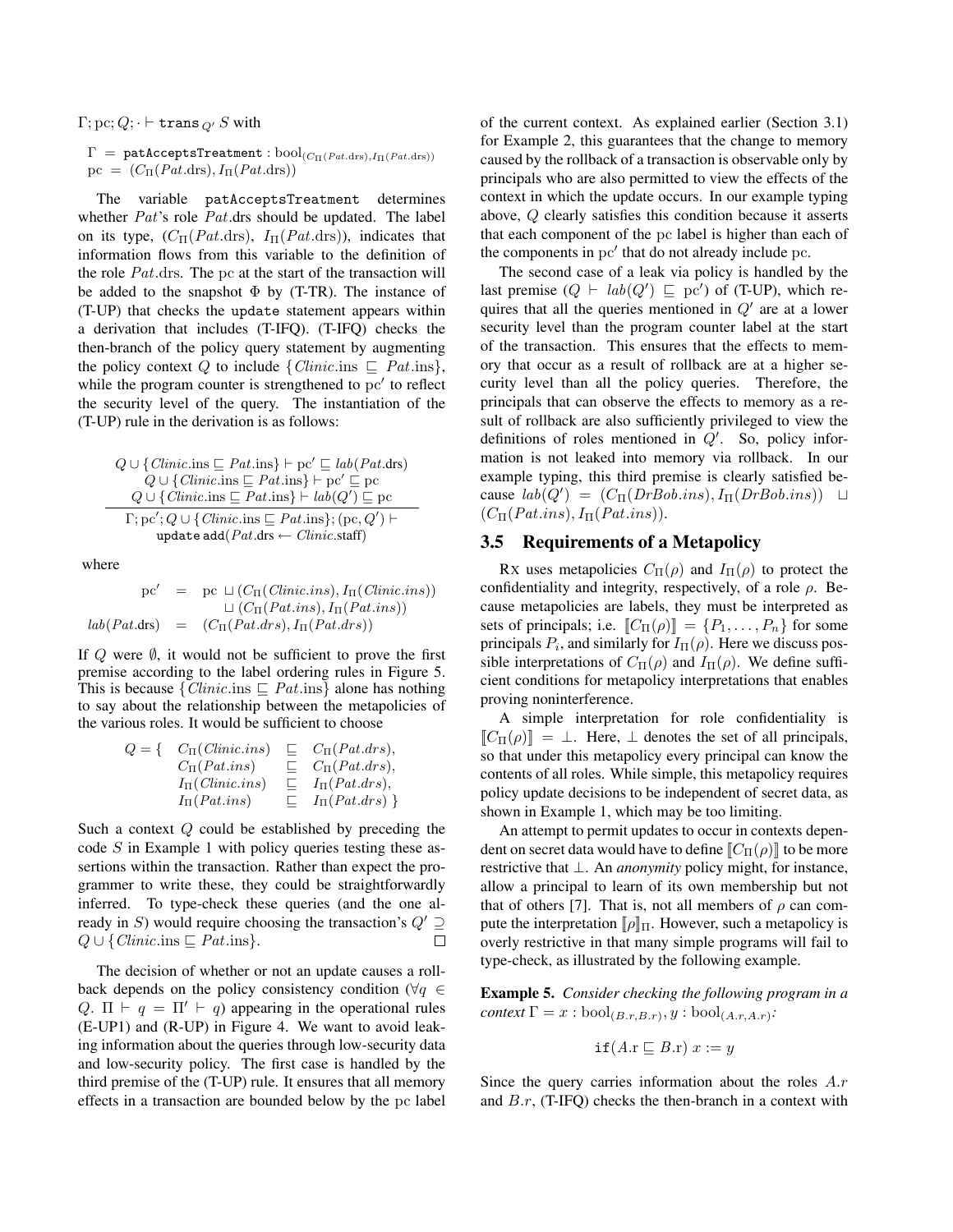$pc = (C_{\Pi}(A.r), I_{\Pi}(A.r)) \sqcup (C_{\Pi}(B.r), I_{\Pi}(B.r))$  and  $Q =$  ${A.r \sqsubseteq B.r}.$  To justify the flow of information from y to x the rule for assignments requires  $A.r \sqsubseteq B.r$ , the evidence for which is provided by  $Q$ . The mutation of location x that results from this assignment is observable by all members of B.r. Therefore the rule for assignments must also show pc  $\Box$  (B.r, B.r), so that information about the query is not leaked to unauthorized principals. If the metapolicy is such that  $[[C_{\Pi}(B.r)]]$  doesn't include  $[[B.r]]_{\Pi}$ , then  $pc \sqsubseteq (B.r, B.r)$  cannot be satisfied and the program fails to type-check.

Intuitively, by observing the write to location  $x$ , all members of B.r gain information about  $[[B,r]]$ Π. To be able to write programs in which information flows across security levels (from low-security to high-security), we must ensure that the policy conditions that are necessary to justify the flow of information into a particular memory location are not more confidential than the contents of that location. This requirement is expressed formally in Figure 5 as  $Q \vdash C_{\Pi}(\rho) \sqsubseteq \rho$ . A similar argument explains the need for  $Q \vdash I_{\Pi}(\rho) \sqsubseteq \rho.$  $\Box$ 

Though intuitive, allowing  $C_{\Pi}(\rho)$  to include only the members (and the owner of  $\rho$ ) is not sufficient. A policy that includes *delegations* permits information to flow between roles that are related by delegation. These flows could possibly reveal secret information. To see why, consider the example from Figure 1. In the example, the definition of the role *Pat*.doctors is given by a membership statement including  $DrSue$  and a delegation to *Clinic*.staff; the interpretation of the role is given by  $[Pat.doctors]_\Pi =$ {DrAlice, DrBob, DrSue}. Under a choice of metapolicy where  $\llbracket C_{\Pi}(\rho) \rrbracket$  includes only the members of  $\rho$  and the role's owner, we permit  $DrSue$  to view the interpretation of Pat.doctors although she is not permitted to view the interpretation of *Clinic*.staff. However, any change in the definition of Clinic.staff (say, if DrAlice is removed) is reflected in the interpretation of Pat.doctors. Hence, even though DrSue is not a member of *Clinic*.staff, she can observe the effect of changes to that role. Realizing that the definition of Pat.doctors depends on the definition of *Clinic*.staff makes it clear that it is not reasonable to treat the policy statements defining *Clinic*.staff as being more confidential than the those defining *Pat*.doctors. We formally state this constraint on the confidentiality metapolicy below (A similar constraint must hold for the integrity metapolicy  $I_{\Pi}(\rho)$ .).

$$
\forall \Pi. \forall \rho, \rho'.(\exists s. \text{roledef}(s) = \rho' \land [\![\rho]\!]_{\Pi} \neq [\![\rho]\!]_{\Pi \cup \{s\}}) \Rightarrow
$$
  

$$
[\![C_{\Pi}(\rho)]\!] \subseteq [\![C_{\Pi}(\rho')]\!]
$$

Informally, this constraint reads: "if the interpretation of the role  $\rho$  depends on the definition of  $\rho'$ , then the metapolicy for  $\rho$  must be at least as restrictive as the metapolicy for

 $\rho'$ ." Intuitively,  $\rho$  depends on  $\rho'$  if  $\rho$  delegates transitively to  $\rho'$ . Note that an interpretation that satisfies this condition must also be robust under policy updates. A simple way to ensure this is to allow the semantics of role confidentiality to change with the update, which is the approach we adopt here. While simple, this permits members of one role to view another role by delegating to it. To prevent this we could require that for an update to add a delegation statement  $A.r \leftarrow B.r$  the integrity of the pc must be trusted by both  $I_{\Pi}(A.r)$  and  $I_{\Pi}(B.r)$ . We leave exploration of this issue to future work.

We don't extend the subtyping relation  $\sqsubseteq$  given in Figure 2 to  $pol_{\ell}$  types. The following example illustrates what might go wrong if we allowed covariant subtyping for  $pol_{\ell}$ as we do for  $bool<sub>\ell</sub>$ .

Example 6. *Assume the existence of a covariant subtyping rule for*  $pol<sub>ℓ</sub>$  *and consider the program below checked in a context with*  $\Gamma = x : \text{pol}_{(C_{\Pi}(B.r), I_{\Pi}(B.r))}$ .

$$
\begin{aligned}\n&\textbf{trans}_{\{C_{\Pi}(A.r)\sqsubseteq C_{\Pi}(B.r), I_{\Pi}(A.r)\sqsubseteq I_{\Pi}(B.r)\}}\\
&\textbf{if}(C_{\Pi}(A.r)\sqsubseteq C_{\Pi}(B.r))\\
&\textbf{if}(I_{\Pi}(A.r)\sqsubseteq I_{\Pi}(B.r))\\
&\textbf{if} \textbf{and} \textbf{and} \textbf{and} \textbf{and} \textbf{and} \textbf{and} \textbf{and} \textbf{and} \textbf{and} \textbf{and} \textbf{and} \textbf{and} \textbf{and} \textbf{and} \textbf{and} \textbf{and} \textbf{and} \textbf{and} \textbf{and} \textbf{and} \textbf{and} \textbf{and} \textbf{and} \textbf{and} \textbf{and} \textbf{and} \textbf{and} \textbf{and} \textbf{and} \textbf{and} \textbf{and} \textbf{and} \textbf{and} \textbf{and} \textbf{and} \textbf{and} \textbf{and} \textbf{and} \textbf{and} \textbf{and} \textbf{and} \textbf{and} \textbf{and} \textbf{and} \textbf{and} \textbf{and} \textbf{and} \textbf{and} \textbf{and} \textbf{and} \textbf{and} \textbf{and} \textbf{and} \textbf{and} \textbf{and} \textbf{and} \textbf{and} \textbf{and} \textbf{and} \textbf{and} \textbf{and} \textbf{and} \textbf{and} \textbf{and} \textbf{and} \textbf{and} \textbf{and} \textbf{and} \textbf{and} \textbf{and} \textbf{and} \textbf{and} \textbf{and} \textbf{and} \textbf{and} \textbf{and} \textbf{and} \textbf{and} \textbf{and} \textbf{and} \textbf{and} \textbf{and} \textbf{and} \textbf{and} \textbf{and} \textbf{and} \textbf{and} \textbf{and} \textbf{and} \textbf{and} \textbf{and} \textbf{and} \textbf{and} \textbf{and} \textbf{and} \textbf{and} \textbf{and} \textbf{and} \textbf{and} \textbf{and} \textbf{and} \textbf{and} \textbf{and} \textbf{and} \textbf{and} \textbf{and} \textbf{and} \textbf
$$

The type of the policy statement in the assignment is  $pol_{(C_{\Pi}(A.r),I_{\Pi}(A.r))}$ . The policy queries provide the necessary evidence for the covariant subtyping judgment for  $pol_{\ell}$  to permit the assignment to x. A separate transaction deletes the delegation  $A.r \leftarrow B.r$  from the policy. Since the interpretation of the metapolicies  $C_{\Pi}(\cdot)$  and  $I_{\Pi}(\cdot)$  depend in general on the the state of the policy Π and in particular the delegations between roles in  $\Pi$ , the deletion of a delegation in the second transaction can violate the assumptions of the first transaction. This has the effect of destroying the evidence for subtyping necessary to check the assignment to x. The final update statement updates the role  $A.r.$  Even though at runtime the effect of this update is observable by all members of  $C_{\Pi}(A.r)$ , the type of x indicates that the update is observable only by members of  $B.r.$  $\Box$ 

Treating  $pol_\ell$  as invariant is one way of ensuring updates that use first-class policy statements do not leak information even in the the presence of non-monotonic updates to policy. An alternative might be to permit subtyping for  $pol<sub>\ell</sub>$  while imposing constraints on how policy is allowed to evolve. We leave examining this alternative to future work.

A further condition on metapolicies  $C_{\Pi}(\rho)$  and  $I_{\Pi}(\rho)$  is induced by our definition in Figure 5 of meta-metapolicy through  $lab(C_{\Pi}(\rho)) = lab(I_{\Pi}(\rho)) = lab(\rho)$ . The metapolicy  $C_{\Pi}(\cdot)$  is a function that maps a role to a set of principals. The interpretation of this function might depend on its input  $\rho$ , and possibly on the definition of some other roles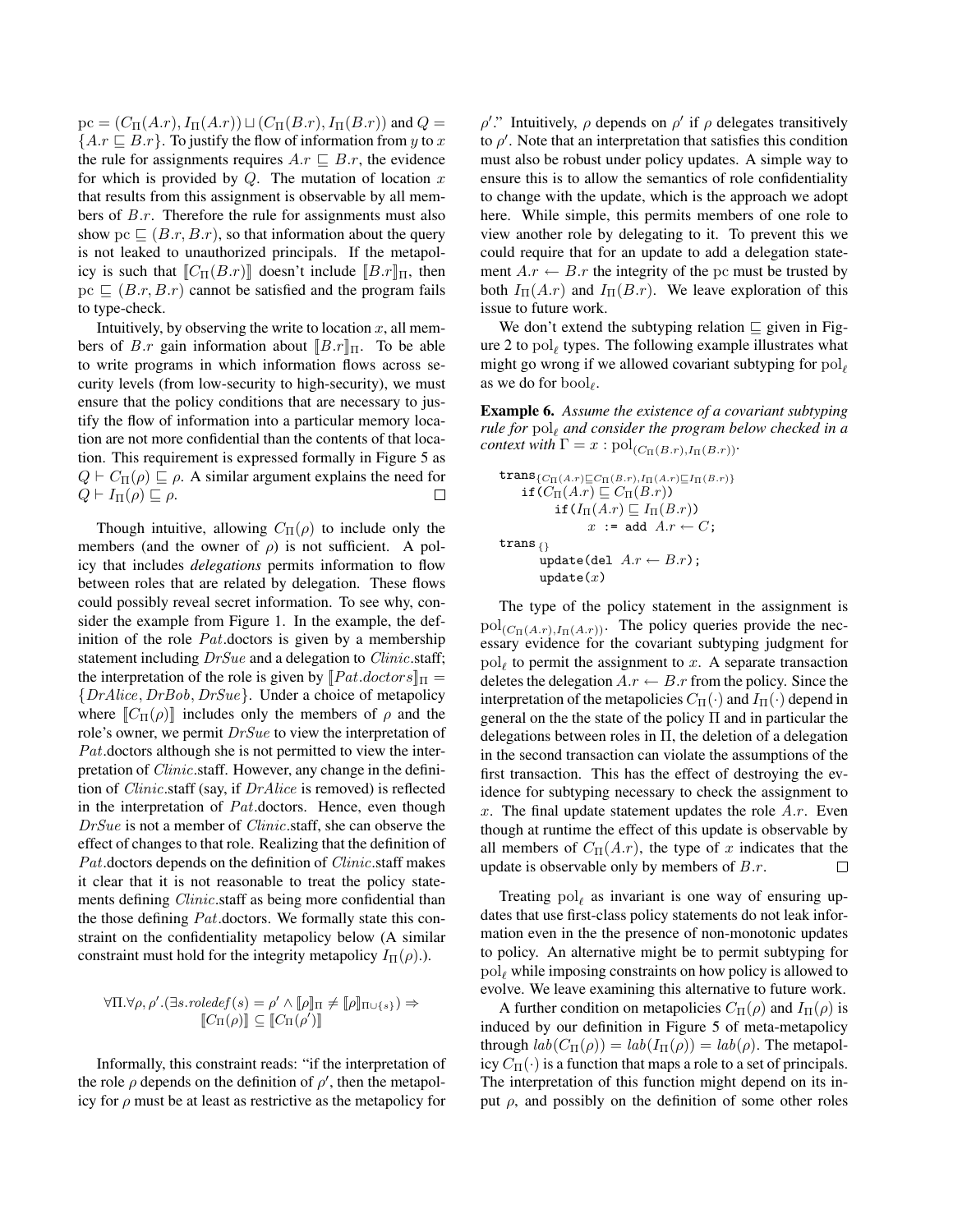$\{\rho_1, \ldots, \rho_n\}$  that appear in the policy Π. In such a case, since  $C_{\Pi}(\rho)$  carries information about  $\rho$  and  $\rho_1, \ldots, \rho_n$ , the label of  $C_{\Pi}(\rho)$  should be  $(L_i C_{\Pi}(\rho_i)) \sqcup C_{\Pi}(\rho)$ . Thus, for our definition of  $lab(C_{\Pi}(\rho)) = lab(\rho)$  to be sound, the metapolicy must also satisfy the following condition.

$$
\forall \Pi. \forall \rho, \rho'.(\exists s. \text{roledef}(s) = \rho' \land \llbracket C_{\Pi}(\rho) \rrbracket \neq \llbracket C_{\Pi \cup \{s\}}(\rho) \rrbracket) \Rightarrow \llbracket C_{\Pi}(\rho) \rrbracket \subseteq \llbracket C_{\Pi}(\rho') \rrbracket
$$

An identical condition must also hold true for  $I_{\Pi}(\rho)$ . For a more complete treatment of metapolicy including possibly explicit higher-order metapolicies, see our technical report [21].

### 4 Noninterference

This section proves a noninterference property for RX. Informally speaking, we show that if an RX program S is well-formed according to the static semantics, then the effects of executing that program visible to a low-security observer are independent of the high-security parts of the configuration elements  $M$  and  $\Pi$  (memory and policy) with which the program executes. Updates to policy intentionally alter the security behavior of the program, possibly revealing previously secret information [9]. Therefore, rather than providing an end-to-end security guarantee with respect to a single policy, we prove that information flows observable by a principal at a given point in time during the program's execution are consistent with the policy at that time. Since our formulation of policy and data integrity is conceptually identical to our formulation of confidentiality, this property of noninterference also yields a preservation property for the integrity of policy and data. We do not consider timing or termination channels.

The statement of noninterference relies on the notion of a well-formed configuration. We write  $\Omega \models \mathcal{E}$  to mean that the execution context is consistent with the static assumptions made while type-checking the program.

**Definition 7.** A configuration  $\mathcal{E} = (\Pi, M, \Psi)$  is well*formed with respect to a context*  $\Omega$ *, denoted*  $\Omega \models \mathcal{E}$ *, if and only if all of the following are true:*

$$
dom(M) \subseteq dom(\Omega.\Gamma) \tag{1}
$$

$$
\forall q \in \Omega. Q \quad \Pi \vdash q \tag{2}
$$

if 
$$
\Psi = (M', S')
$$
 then  
\n $\Omega \vdash S'$  (3.1)

$$
dom(M') = dom(M) \tag{3.2}
$$

$$
\forall x. M(x) \neq M'(x) \Rightarrow \Pi \vdash \Omega. \text{pc} \sqsubseteq \Omega. \Gamma(x) \quad (3.3)
$$

The clauses in the definition above are mostly straightforward. Clause (2) connects the static approximation Q used during type checking to the runtime policy Π. The following lemma ensures that this connection is sound.

Lemma 8 (Static Label Ordering Soundness). *For all contexts*  $\Omega$  *and programs* S, *if the derivation of*  $\Omega \vdash S$  *contains a sub-derivation*  $\Omega' \vdash S'$ , then the following holds true for *all policies* Π*:*

 $(\forall q \in \Omega'. Q.\Pi \vdash q) \Rightarrow (\forall \ell_1, \ell_2 \ldots \Omega'. Q \vdash \ell_1 \sqsubseteq \ell_2 \Rightarrow \Pi \vdash \ell_1 \sqsubseteq \ell_2)$ 

Clause (3.3) states that all effects on memory exhibited during a transaction are bounded above the pc lower-bound used to statically check the transaction.

We prove noninterference by relating execution traces of well-formed configurations, restricted to an attacker's level of observation. An *execution* of a configuration  $(\mathcal{E}_0, S_0)$  (where  $\mathcal{E}_0 = (\Pi, M, \Psi)$ ) is written  $\langle \mathcal{E}_0, S_0 \rangle$ and denotes a (possibly infinite) sequence of configurations  $\mathcal{E}_0, \ldots, \mathcal{E}_n, \ldots$  and programs  $S_0, \ldots, S_n, \ldots$  such that  $(\mathcal{E}_i, S_i) \longrightarrow (\mathcal{E}_{i+1}, S_{i+1})$ . The sequence of configurations  $\mathcal{E}_0, \ldots, \mathcal{E}_n, \ldots$  is called the *trace* and is written  $\text{Tr}(\langle \mathcal{E}_0, S_0 \rangle)$ . We write  $\alpha$  to denote a (possibly empty) trace and  $\mathcal{E}, \alpha$  to denote the concatenation of a single configuration and a trace.

We define the attacker's observation level as a set of roles  $R$ . We assume the existence of a type environment Γ. The restriction of a trace  $\alpha$  to observation level R is written  $\alpha|_R$ , and is defined in Figure 6. As long as the policy remains unchanged, a restricted trace consists of a restriction to each configuration element of the trace (the "otherwise" clause of the Trace definition of the figure). In doing so, we restrict the view of memory according to the policy  $\Pi$  and the  $\Omega.\Gamma$  used to type check the initial program. Here  $lab(\Gamma(x))$  refers to the security label associated with the contents of the location  $x$ . We restrict the policy according to the metapolicy  $C_{\Pi}(\rho)$ , which must satisfy the condition described in Section 3.5. However, if a policy update results in a declassification with respect to the observer's roles  $R$  then the trace is truncated (the first clause of the Trace definition of the figure). This truncation is justified since declassifications due to policy update are intentional releases of information. For a formal definition of the predicate  $declassify(\cdot, \cdot, \cdot)$  refer to the full version of our paper [21]. Note that declassifications to observers at an unrelated observation level do not cause the trace to be truncated. Similarly, a policy update that causes a reduction in the privilege of an observer at level  $R$  (a revocation) does not require the trace to be truncated.

We make no attempt to restrict the observability of a program configuration while the program executes within a transaction. This makes it reasonable to exclude the snapshot  $\Psi$  when defining the observability of a configuration. However, for our statement of non-interference, it is useful to identify configurations while taking into account the transaction context, so we define  $(\Pi, M, \Psi)|_R^{\psi} = (\Pi|_R)$  $, M|_{R,\Pi}, \Psi|_{R,\Pi}$ ).

The definition of trace observability implies that computation steps are only observable if they have an effect on an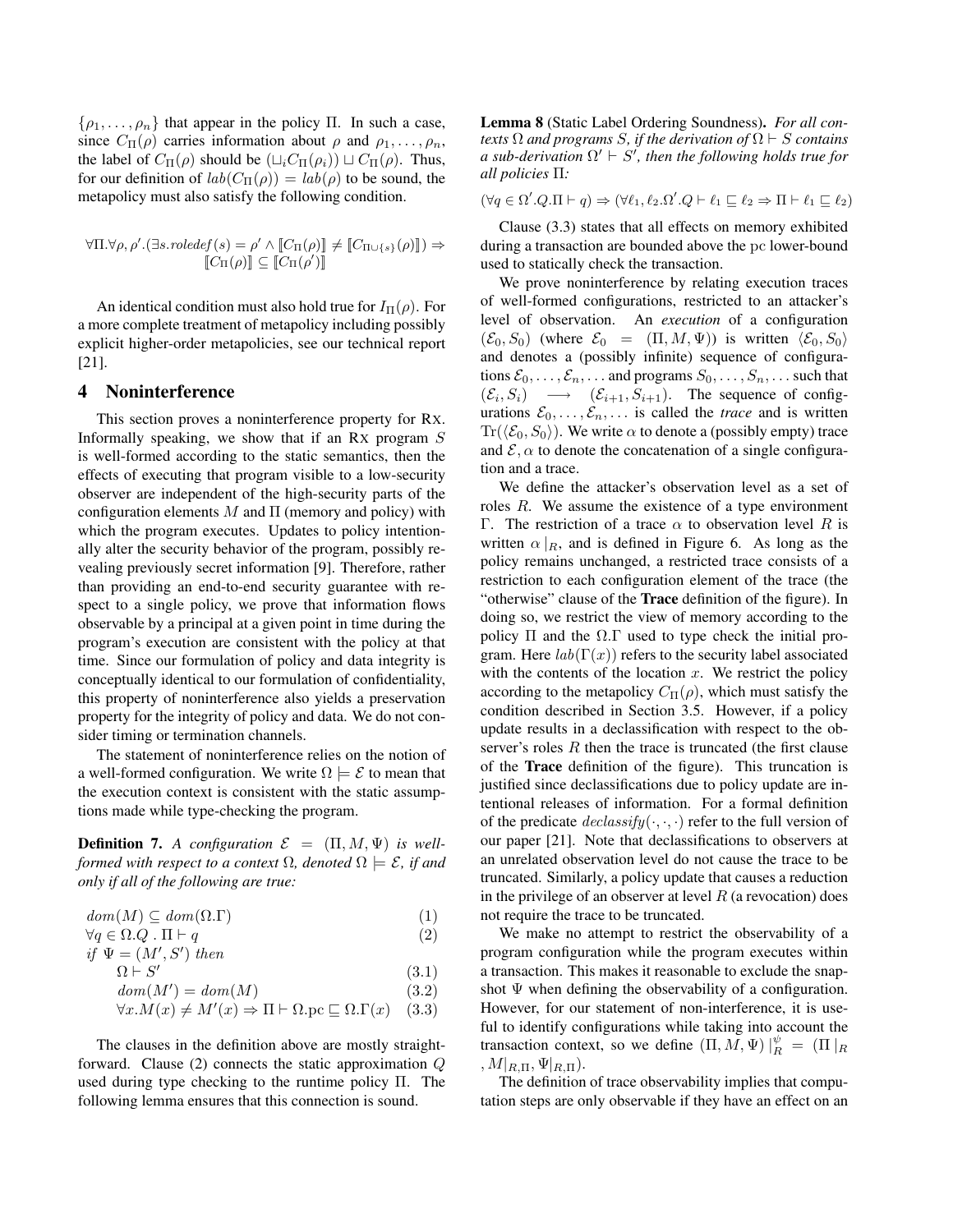Role :

 $Obs(R,\Pi) = \{\rho \mid \exists \rho' \in R. \Pi \vdash C_{\Pi}(\rho) \sqsubseteq \rho'\}\$ 

#### Policy :

 $\Pi_R = \Pi \big\|_{Obs(R,\Pi)}$  $\emptyset \|_{R} = \emptyset \quad (\{s\} \cup \Pi') \|_{R} = \begin{cases} \{s\} \cup (\Pi' \|_{R}) & \text{roledef}(s) \in R \\ \Pi' & \text{otherwise} \end{cases}$  $\Pi'\|_{R}$  otherwise

### Memory :

 $M|_{R,\Pi} = \{(x, M(x)) \mid \exists \rho \in R \colon \Pi \vdash lab(\Gamma(x)) \sqsubseteq \rho\}$ 

## Transaction snapshot :

 $\cdot|_{R,\Pi} =$ .  $(M, S)|_{R,\Pi} = (M|_{R,\Pi}, S)$ 

### Configuration :

 $(\Pi, M, \Psi)|_R = (\Pi|_R, M|_{R,\Pi}, \cdot)$ 

### Trace :

 $(\mathcal{E}_1, \mathcal{E}_2, \alpha)|_R = \begin{cases} \mathcal{E}_1|_R \text{ if } declassify(R, \mathcal{E}_2, \Pi, \mathcal{E}_1, \Pi) \\ \mathcal{E}_1 |_{(S, \alpha)} |_{(S, \alpha)} \text{ otherwise.} \end{cases}$  $\mathcal{E}_1|_R, (\mathcal{E}_2, \alpha)|_R$  otherwise

### **Figure 6. Trace observability.**

observable part of memory or policy. This entails that we identify traces only up to stuttering.<sup>4</sup> We write  $\alpha = \beta$  if  $\alpha$ and  $\beta$  are equivalent up to stuttering.

Theorem 9 (Noninterference). *Suppose that for an* RX *program S and a pair of configurations*  $\mathcal{E}_0$  *and*  $\mathcal{E}_1$ *, there exists a context*  $\Omega$  *such that*  $\Omega \vdash S$ ,  $\Omega \models \mathcal{E}_0$  *and*  $\Omega \models \mathcal{E}_1$ *. Then, for any set of roles* R, whenever both  $\langle \mathcal{E}_0, S \rangle$  *and*  $\langle \mathcal{E}_1, S \rangle$ *terminate, we have*

$$
\mathcal{E}_0 \mid_R^{\psi} \ = \ \mathcal{E}_1 \mid_R^{\psi} \ \Rightarrow \ \mathrm{Tr}(\langle \mathcal{E}_0, S \rangle) \mid_R \ \dot{=} \ \mathrm{Tr}(\langle \mathcal{E}_1, S \rangle) \mid_R
$$

The proof (in our technical report [21]) uses Pottier and Simonet's proof technique [16] which extends the language to represent pairs of executions that differ only in the highsecurity parts of their configurations. Because we may truncate traces for which there is a declassification visible at level R, to obtain an end-to-end security guarantee we can apply noninterference piecewise to each non-declassifying sub-trace. Thus we can claim that (1) the execution is noninterferring until the policy is updated; (2) the act of updating the policy itself does not leak information; and (3) after the policy has been updated all subsequent flows are consistent with the new policy.

## 5 Related Work

There is a large body of work on policy specification languages, including owned policies [4] and role-based languages like Cassandra [2], RBAC [17], SPKI [6]. RX policies are based on those from RT framework by Li, Mitchell and Winsborough [12], which is similar to SPKI/SDSI [11]. The RX transaction semantics is inspired by software transactional memory [20].

There has been much prior work on language-based enforcement of information-flow policies [19]. The majority of that research has assumed that the security lattice and other policy components are known at compile-time and remain fixed for the duration of the program execution.

In some information flow languages the policy remains fixed but may be discovered at run time by using dynamic queries. Banerjee and Naumann [1] permit informationflow policies to be mixed with stack-inspection style dynamic access control checks. The Jif programming language [14] supports dynamic queries of the security lattice and includes features for using both dynamic principals and dynamic labels [22, 27, 23]. Jif 2.0 also allows delegations between principals to change at run time, but does not prevent information leaks through policy updates.

The predecessor [9] of this paper showed that unrestricted updates to the security lattice could violate soundness in languages supporting dynamic policy queries, and proposed delaying updates until soundness could be ensured, as determined by a run-time examination of the program. RX builds on this work by reasoning about finegrained policy updates within a program (in our prior work they were out-of-band), by using roles and metapolicies to form an administrative model (the term *metapolicy* is due to Hosmer [10]) and by introducing transactions to ensure policy consistency.

There has been recent interest in studying *temporal policies* which are permitted to change in predefined ways during execution. Recent work on *flow locks* by Broberg and Sands [3] can encode many recently-proposed temporal policies, including declassification policies [5], and lexically-scoped flow policies [13]. RX is designed to support unrestricted changes to policy during execution. Since RX supports first-class policy mutation statements the content of an update statement is not fully known statically. The intent is to support even more general models of policy update statements by following techniques of dynamic labels and run-time principals.

When policy updates cause declassifications our noninterference guarantee is similar to the *noninterference until conditions* property provided by Chong and Myers [5]. Both our definitions of noninterference consider only declassification-free subtraces of the execution. Our noninterference guarantee however permits certain classes of declassifications to occur without necessitating a truncation of the trace. Our approach to obtain an end-to-end security guarantee by piecing together non-declassifying subtraces yields a property similar to the *nondisclosure* property proposed by Almeida Matos and Boudol [13]. Their approach of using a labeled transition semantics has

<sup>&</sup>lt;sup>4</sup>Sequence  $\alpha_1$  is equivalent up to stuttering to  $\alpha_2$  if  $\alpha'_1 = \alpha'_2$ , where  $\alpha'_{i}$  is obtained from  $\alpha_{i}$  by removing all consecutively repeated elements from  $\alpha_i$ . For example, the sequence *aabbbc* is equivalent up to stuttering to abbccc since the result of removing consecutively repeated elements from each sequence is abc.